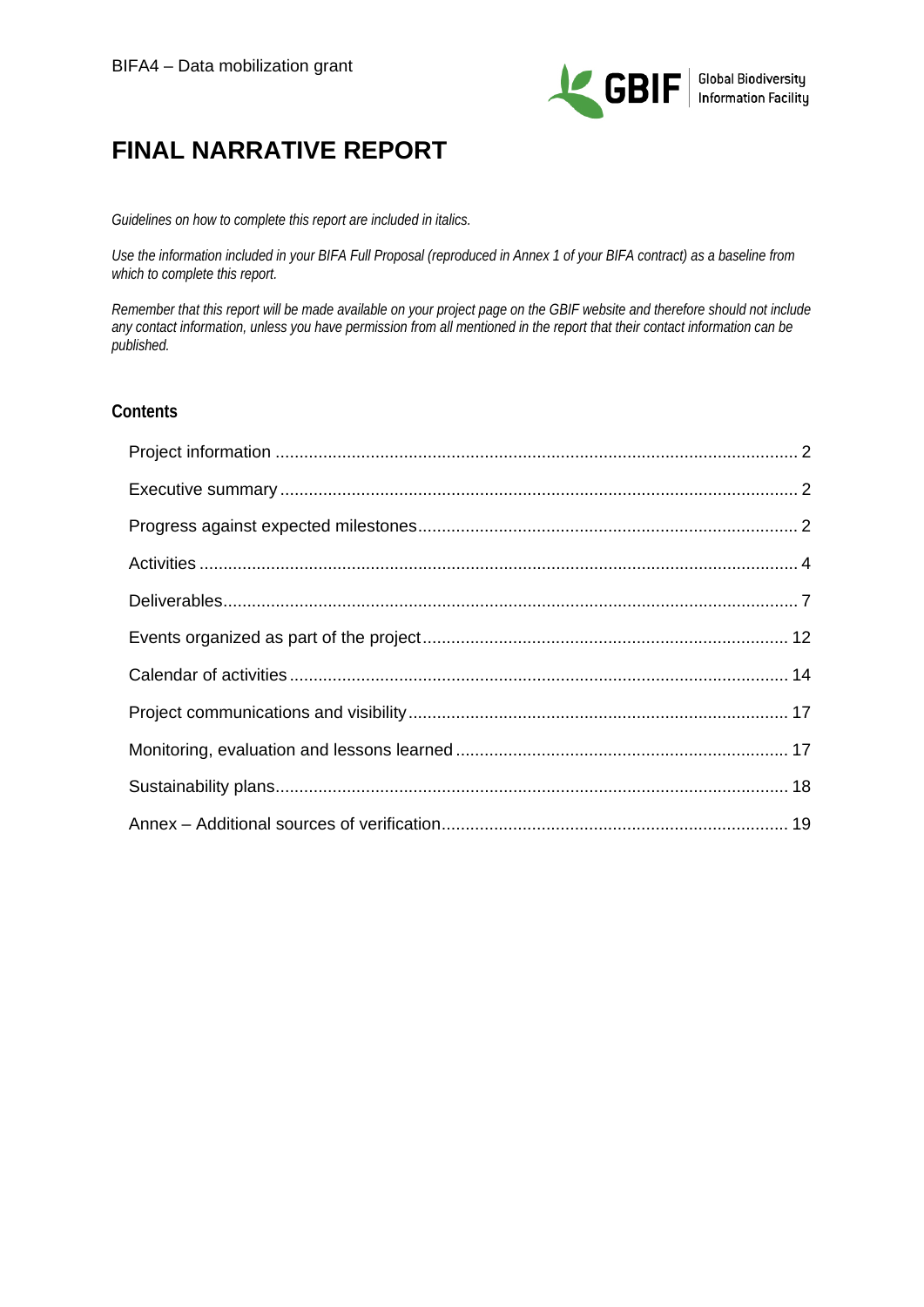

### <span id="page-1-0"></span>**Project information**

| Main contact person and role:                       | Joe Chun-Chia Huang, principle investigator                                                        |
|-----------------------------------------------------|----------------------------------------------------------------------------------------------------|
| Institution/network/agency affiliation:             | Universiti Kebangsaan Malaysia                                                                     |
| <b>BIFA Project ID:</b>                             | <b>BIFA4_024</b>                                                                                   |
| <b>Project title:</b>                               | Implementation of acoustics to fill the gaps of bat<br>biodiversity information for Southeast Asia |
| Start date and end date of the<br>reporting period: | 1 May 2019-April 2020                                                                              |
| Country in which the activities take<br>place:      | Southeast Asia                                                                                     |

### <span id="page-1-1"></span>**Executive summary**

*Please provide a brief summary of your project's objective(s), its implementation and achievements. You should also describe the context and the approach taken for the final evaluation of your project, and also the key best practices and lessons learnt identified. Remember to include any additional objectives that were defined during the implementation of the project and explain why they were added to the project's initial objectives. In the event of unexpected challenges which have prevented you to reach a planned project objective, please provide explanations and indicate if and how you plan to reach these objectives post project.*

*(Max. 350 words.)*

<span id="page-1-2"></span>Bats make up nearly 40% of Southeast Asia's mammal species but have received limited attention in biodiversity studies. To redress this, Southeast Asian Bat Conservation and Research Unit [\(SEBACRU\)](http://www.seabcru.org/) developed a database for collecting bat locality data across SE Asia and pushing new data to GBIF. Our prior research shows that SE Asian bat data in open-source resources are strongly biased with consequences for models that underpin conservation policy. Fortunately, occurrence data for many bat species can be generated through acoustic sampling. In our review, call descriptions from over 40% of echolocating species have been reported in literature, but none of the recordings are accessible and many of the species occurrence attached are not published. The Hungarian Natural History Museum (HNHM) is establishing the Asian Bat Call Database, which is the first open bat call library in Asia. With a support from GBIF, SEABCRU and HNHM are cooperating to assemble existing reference calls from SE Asia and nearby regions, and to capture species location data represented by recordings. By to date, we have introduced the funded project to SEABCRU members in our 2019 annual meeting, to global bat researchers at the 18th International Bat Research Conference, and participants in a follow-up workshop. We have developed a standard sheet following the Darwin Core and GUANO standards for allocating species location and recording metadata, a data sharing policy, and *guanoctl* [\(https://github.com/dsquire/guanoctl\)](https://github.com/dsquire/guanoctl), a Python-scripted tool which allow us to edit the metadata attached with acoustic recordings. We made 2-day data cleaning workshop training 40 participants from 9 Asian countries at the Universiti Kebangsaan Malaysia, Malaysia, on 2019 November 30 – December 1. By to date, we have allocated 22 data sets from 18 research teams, together contributing over 7,000 occurrence records of 179 bat species. All data have been cleaned and formatted following DwC, checked by experts for the taxonomy and georeferenced, and then published to GBIF. Currently, we are developing a bioacoustics handbook for SE Asian bats. Our project partners also plan to publish several peer-reviewed papers based on the species data and acoustic recording collected in the present project.

### **Progress against expected milestones**

*Please indicate the status of the expected milestones as outlined in Annex 3 of the contract, at the time of final reporting. Please provide links in the sources of verification.*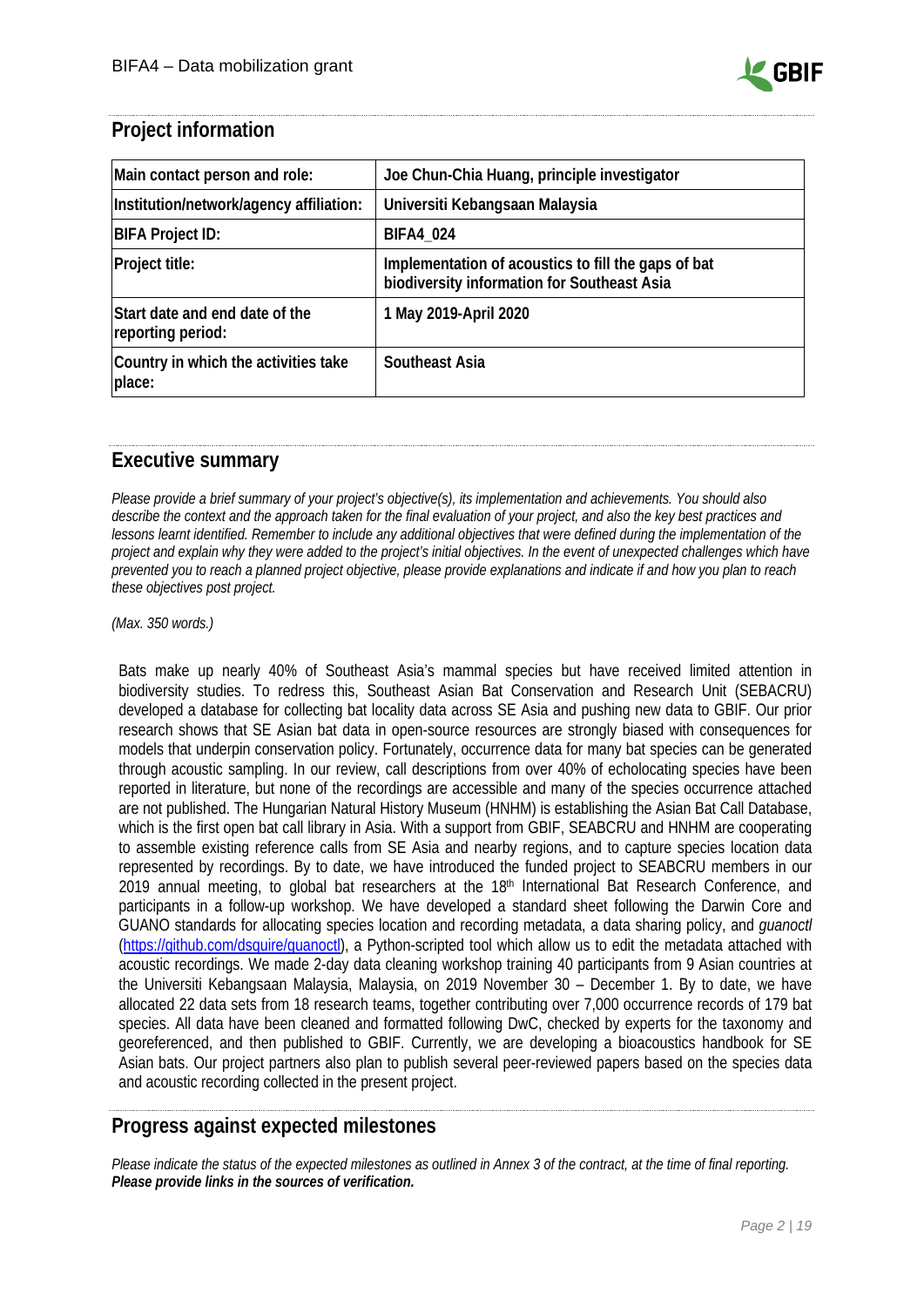

*In the event of unexpected delay(s), please provide detailed explanatory notes.*

| <b>Expected milestones</b>                                                                        | Completed?     | <b>Explanatory notes</b>                                                                                                                                                                                                                                                                                                                                                                                                                                                                                                                                                      | Sources of   |
|---------------------------------------------------------------------------------------------------|----------------|-------------------------------------------------------------------------------------------------------------------------------------------------------------------------------------------------------------------------------------------------------------------------------------------------------------------------------------------------------------------------------------------------------------------------------------------------------------------------------------------------------------------------------------------------------------------------------|--------------|
|                                                                                                   | Yes/No         |                                                                                                                                                                                                                                                                                                                                                                                                                                                                                                                                                                               | verification |
| Gain certification at BIFA Capacity<br><b>Enhancement Workshop</b><br>(Mid-term report milestone) | Yes            |                                                                                                                                                                                                                                                                                                                                                                                                                                                                                                                                                                               | Annex 1      |
| At least one dataset has been<br>published to GBIF.org<br>(Mid-term report milestone)             | <b>No</b>      | The original schedule in the proposal primarily is to<br>collect cleaned and standaridzed data from the project<br>partners during and after the main workshop, which<br>will be helded on this Nov 30th -Dec 1st. Since our<br>project aims to collect data from 18 institutes across 8<br>coutries via an intergration of databases, a longer<br>prepration time for designing data collection protocol,<br>sharing policy, and traing materialss is necessary. The<br>late data publishing timelime is expected and has<br>been previously addressed in the full proposal. | Annex 2      |
| All deliverables have been<br>produced<br>(Final report milestone)                                | N <sub>o</sub> | We finished most direct deliverables, except a webinar<br>for advertising the project to global socieity of bat<br>research and 3 proposed datasets. The team is<br>orgnizaing the webinar in 2020 August. The three<br>datasets will be published to GBIF by September<br>2020 . All indirect deliverables, primarily derived<br>publicalications based on the data collected, are still in<br>progress.                                                                                                                                                                     |              |
| Sustainability and next steps have<br>been documented<br>(Final report milestone)                 | Yes            | The PI will also present the project in the next SE<br>Asian bat conference, which is expected to be helded<br>in 2021 summer. The team will continue advertising<br>the project via the proposed webinar and social<br>medias, e.g. Facebook and Twitter                                                                                                                                                                                                                                                                                                                     |              |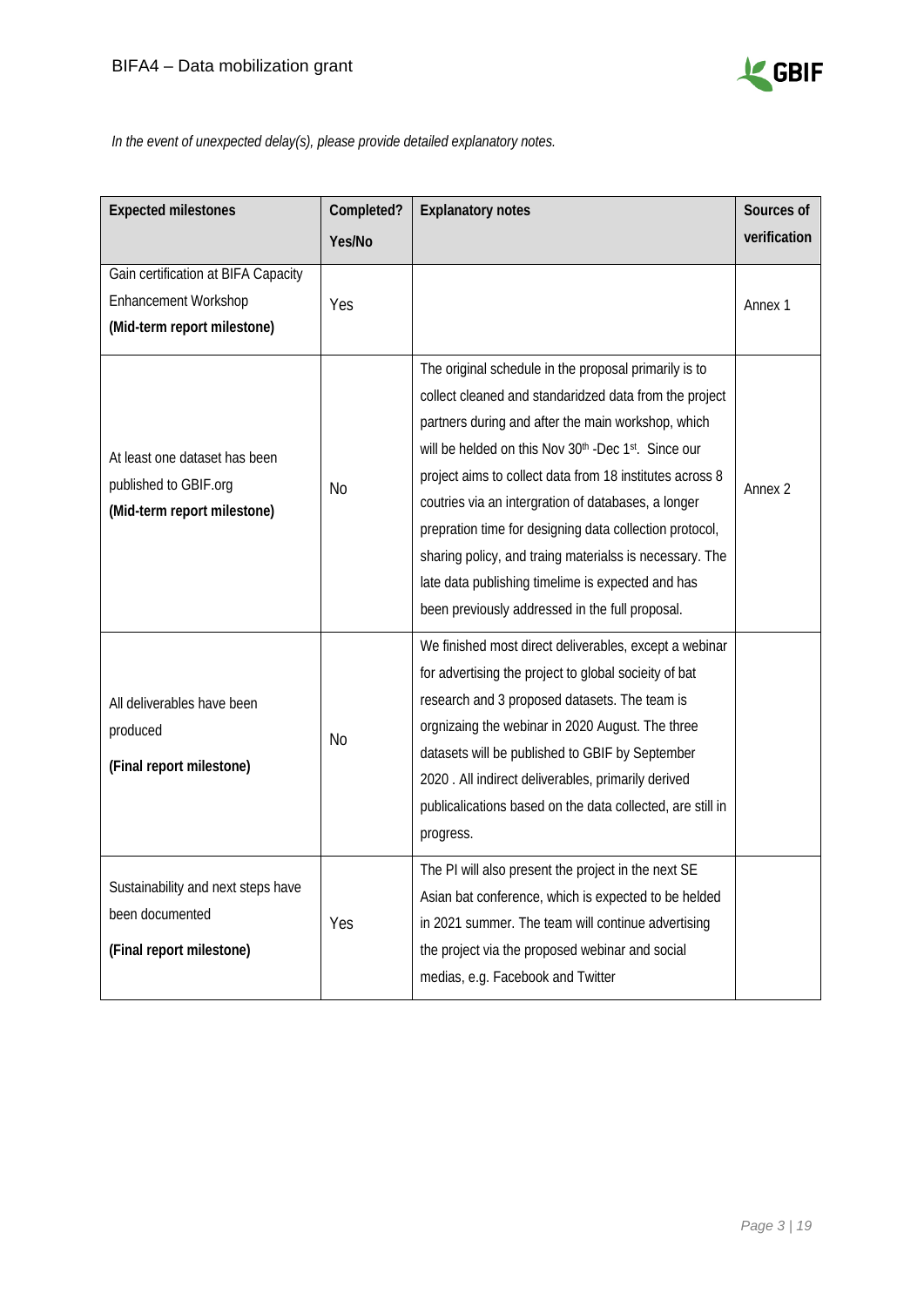

# **Activities**

*Please indicate the status of the activities as outlined in the BIFA Full Proposal (section 4.4), at the time of final reporting.* 

The table below should be completed in the same way as in the BIFA Full Proposal, but should include information and updates on the status of each activity. Please indicate relevant source(s) *of verification and provide links, or a copy of the source of verification mentioned if no links are available. Attachments should be provided in the Annex.*

*In the event of unexpected delay(s), please provide detailed explanatory notes and indicate new planned completion date(s).*

*Please include any additional activities completed during the implementation of the project that were not originally outlined in the BIFA Full Proposal.* 

*Add rows as required.*

<span id="page-3-0"></span>

| <b>Activity name</b>                                                            | <b>Expected deliverable</b>                                                                                                                                                                                                                                              | Contribution  | Status of           | Explanatory notes, including new planned                                                                                                            | Source(s) of verification |
|---------------------------------------------------------------------------------|--------------------------------------------------------------------------------------------------------------------------------------------------------------------------------------------------------------------------------------------------------------------------|---------------|---------------------|-----------------------------------------------------------------------------------------------------------------------------------------------------|---------------------------|
|                                                                                 |                                                                                                                                                                                                                                                                          | to goals      | activity at final   | completion date if necessary                                                                                                                        |                           |
|                                                                                 |                                                                                                                                                                                                                                                                          | listed in     | reporting:          |                                                                                                                                                     |                           |
|                                                                                 |                                                                                                                                                                                                                                                                          | table 4.3 of  | Completed?          |                                                                                                                                                     |                           |
|                                                                                 |                                                                                                                                                                                                                                                                          | the BIFA Full | Yes / No (inc.      |                                                                                                                                                     |                           |
|                                                                                 |                                                                                                                                                                                                                                                                          | Proposal      | % complete)         |                                                                                                                                                     |                           |
| Monthly<br>programmer<br>online meeting                                         | To develop user-friendly and effective<br>tools to mobilize species location data<br>attached to media from HNHM call<br>database to SEABCRU database and<br>then redirect them to GBIF.org                                                                              | Goals 1, 2, 3 | 50 %, on track      | The call database and bridging tools are still under<br>development and the estimated date to be finish will<br>be in 2020 December as we expected. |                           |
| Bimonthly online<br>meeting<br>between<br>programmers<br>and lead<br>scientists | To track the progress of tool<br>development, the designs of the tools<br>fulfil the needs of the expected users<br>and feasible for extended applications<br>in the future, and the format of the<br>data published to GBIF following the<br><b>GBIF's requirements</b> | Goals 1, 2, 3 | 100 %,<br>completed |                                                                                                                                                     |                           |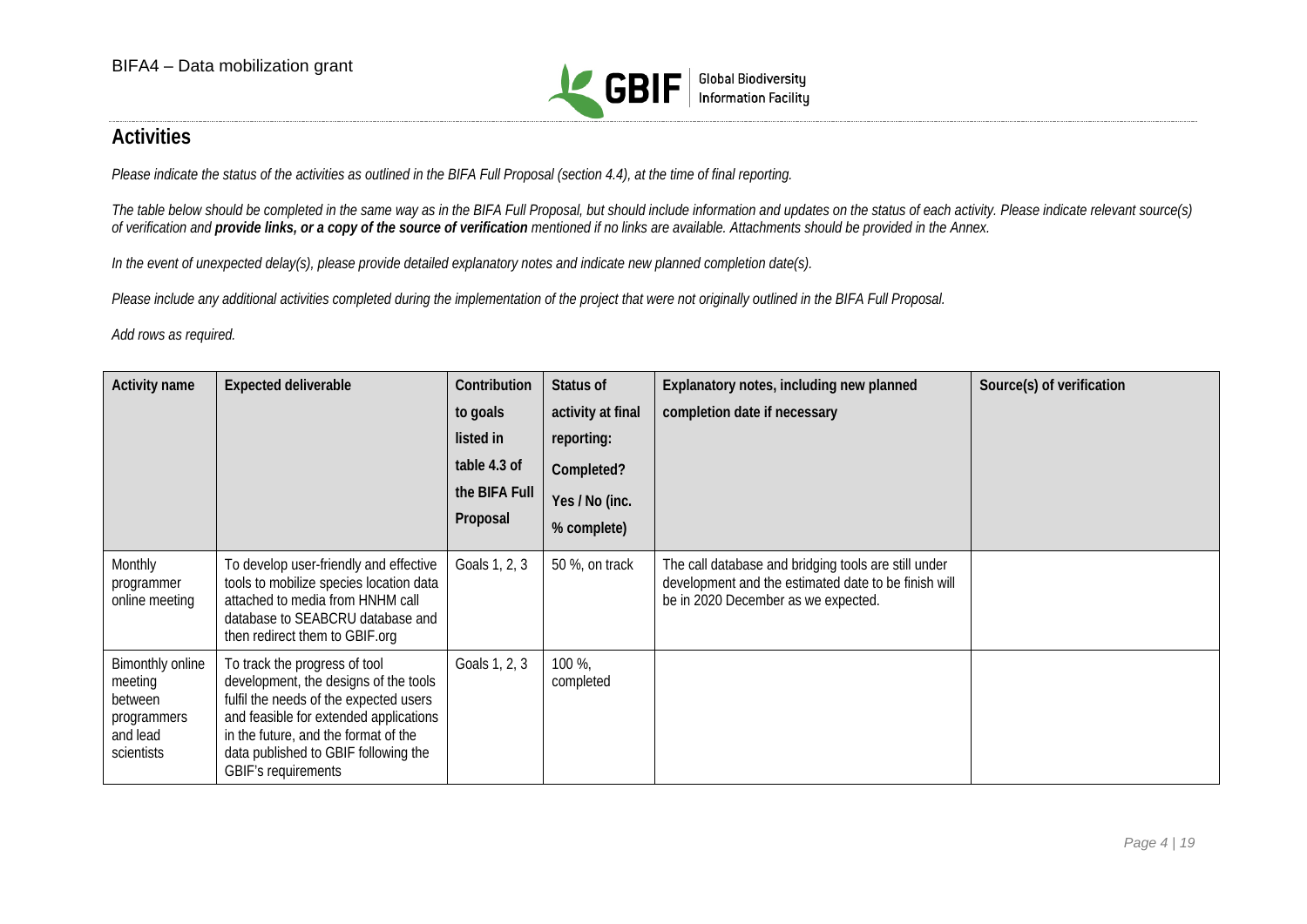

| <b>Activity name</b>                                 | <b>Expected deliverable</b>                                                                                                                                                                                                                    | Contribution<br>to goals<br>listed in<br>table 4.3 of<br>the BIFA Full<br>Proposal | Status of<br>activity at final<br>reporting:<br>Completed?<br>Yes / No (inc.<br>% complete) | Explanatory notes, including new planned<br>completion date if necessary                                                                                                                                                                                                                                                                                                                                                                                                                                                                             | Source(s) of verification  |
|------------------------------------------------------|------------------------------------------------------------------------------------------------------------------------------------------------------------------------------------------------------------------------------------------------|------------------------------------------------------------------------------------|---------------------------------------------------------------------------------------------|------------------------------------------------------------------------------------------------------------------------------------------------------------------------------------------------------------------------------------------------------------------------------------------------------------------------------------------------------------------------------------------------------------------------------------------------------------------------------------------------------------------------------------------------------|----------------------------|
| <b>Bimonthly lead</b><br>scientist online<br>meeting | To ensure the project following the<br>proposed timeline, and to discuss<br>contingency plans for risk mitigation;<br>to organize and prepare necessary<br>materials for all proposed activities<br>and events; to generate project<br>reports | Goals 1, 2, 3                                                                      | 100 %,<br>completed                                                                         |                                                                                                                                                                                                                                                                                                                                                                                                                                                                                                                                                      |                            |
| Face-to-face<br>meeting                              | To promote the project to the steering<br>committee members of SEABCRU<br>and to update the progress of the<br>project to those already participate in<br>this project                                                                         | Goal 2                                                                             | 100 %,<br>completed                                                                         |                                                                                                                                                                                                                                                                                                                                                                                                                                                                                                                                                      | Annex 03.1-03.4 (pictures) |
| Data quality<br>control workshop                     | To work with SE Asia's researchers<br>to collect and format existing data for<br>the proposed databases, primarily<br>focus on data hold by the project<br>partners and SEABCRU researchers                                                    | Goals 2, 3                                                                         | 100 %,<br>completed                                                                         |                                                                                                                                                                                                                                                                                                                                                                                                                                                                                                                                                      | Annex 04 & 05              |
| Development of<br>an acoustic<br>survey manual       | To provide guidelines to the<br>community to develop effective and<br>feasible survey protocols to acquire<br>species location and ecological<br>information for SE Asian bats                                                                 | Goal 2                                                                             | 33%, on track                                                                               | The draft is currently in an internal review and likely<br>needs further revisions. The work is delayed because<br>the actual working load is higher than our<br>expectation. Despite the delayed progress, the team<br>decides to postpone the acoustic survey manual until<br>the proposed data papers and one review paper<br>submitted. We think these publications are more<br>relevant to the main goal of this project in mobilizing<br>bat occurrence data to GBIF. Nevertheless, some<br>recommendations of reference call collection based |                            |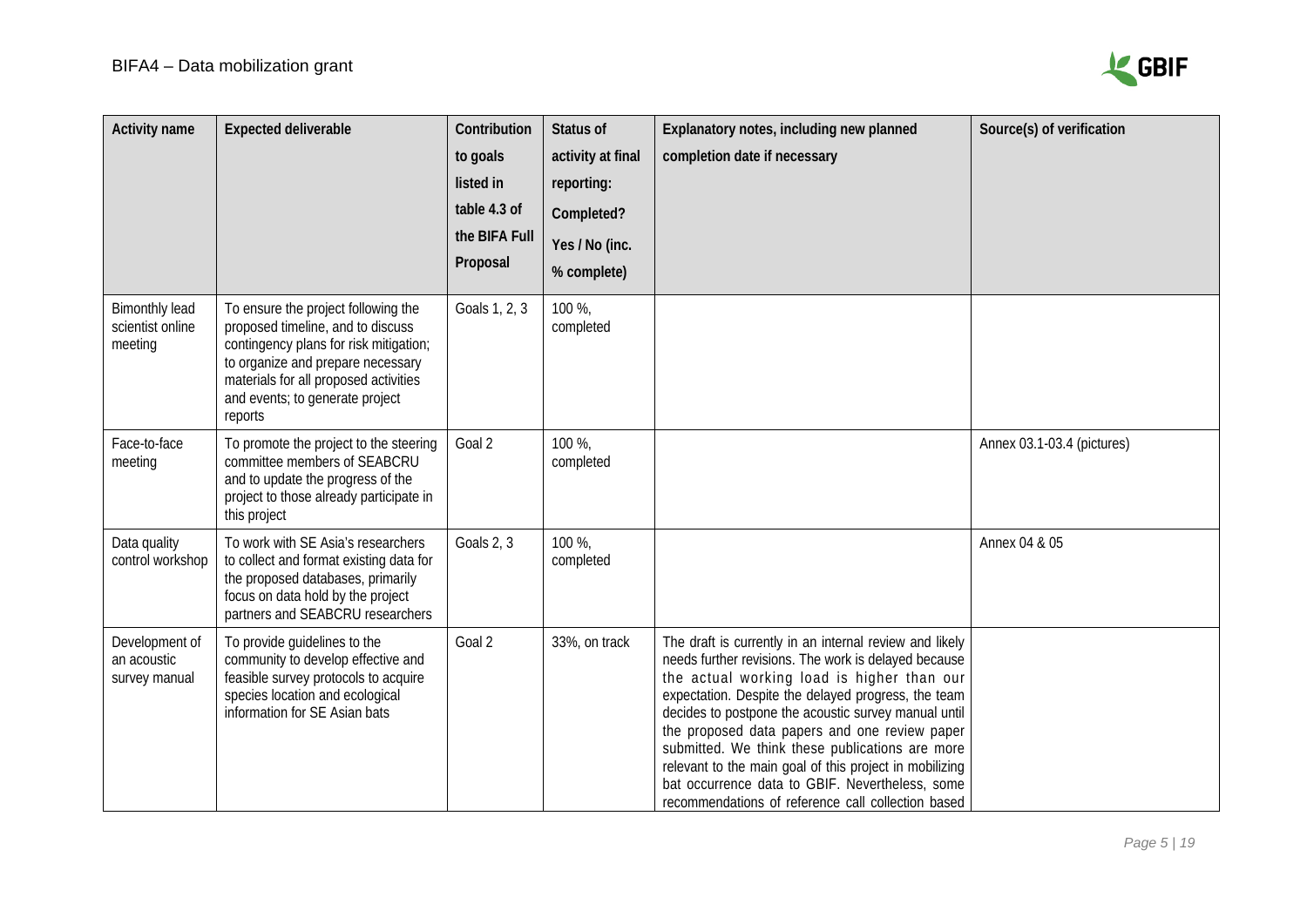

| <b>Activity name</b>                    | <b>Expected deliverable</b>                                                                                                                                                                                                        | Contribution<br>to goals<br>listed in<br>table 4.3 of<br>the BIFA Full<br>Proposal | <b>Status of</b><br>activity at final<br>reporting:<br>Completed?<br>Yes / No (inc.<br>% complete) | Explanatory notes, including new planned<br>completion date if necessary                                                                                                                                                                                                                                                                                                                                                                                                                                        | Source(s) of verification                                                 |
|-----------------------------------------|------------------------------------------------------------------------------------------------------------------------------------------------------------------------------------------------------------------------------------|------------------------------------------------------------------------------------|----------------------------------------------------------------------------------------------------|-----------------------------------------------------------------------------------------------------------------------------------------------------------------------------------------------------------------------------------------------------------------------------------------------------------------------------------------------------------------------------------------------------------------------------------------------------------------------------------------------------------------|---------------------------------------------------------------------------|
|                                         |                                                                                                                                                                                                                                    |                                                                                    |                                                                                                    | on our experiences through the present project will<br>be included in the proposed review paper.                                                                                                                                                                                                                                                                                                                                                                                                                |                                                                           |
| Presenting in<br>scientific<br>meetings | To disseminate the project to broad<br>audiences in Asia                                                                                                                                                                           | Goal 2                                                                             | 100 %,<br>completed                                                                                |                                                                                                                                                                                                                                                                                                                                                                                                                                                                                                                 | https://ibrc2019.com/overview-of-the-<br>program/<br>Annex03.3, 06.1-06.6 |
| Main workshop                           | To populate the project with global<br>researchers in Asia and to<br>assemblage and format new data<br>collected by SEABCRU members and<br>new participants                                                                        | Goal 2                                                                             | 100 %,<br>completed                                                                                |                                                                                                                                                                                                                                                                                                                                                                                                                                                                                                                 | https://grgo.page.link/YLiWn                                              |
| Webinar training                        | To supervise the existing partners<br>and new participants, especially<br>those do not attend any previous<br>workshop to edit the species location<br>data and the metadata of the<br>associated media following stand<br>formats | Goals 2, 3                                                                         | 50 %, on track                                                                                     | The webinar is postponed to August 2020 due to<br>schedule conflicts among our partners for the<br>propose period (January-March 2020), which<br>partially cuased by the impact of the recent<br>coronavirus pandemic.                                                                                                                                                                                                                                                                                          |                                                                           |
| Data paper<br>drafting                  | To promote the datasets generated<br>and the tools developed from the<br>project, including the two databases                                                                                                                      | Goal 2                                                                             | 100 %,<br>completed                                                                                | The original plan is to publish papers after the project<br>end. Currently, several project partners are planning<br>to further publish their GBIF datasets to peer-<br>reviewed data journals later. With a support from<br>TAIBIF, the PI will provide a guideline for data paper<br>publication. The guideline will be first introduced in<br>this coming webinar and then upload to open-access<br>cloud platforms, e.g. ResearchGate, to share further.<br>The PI is also planning to write a review paper |                                                                           |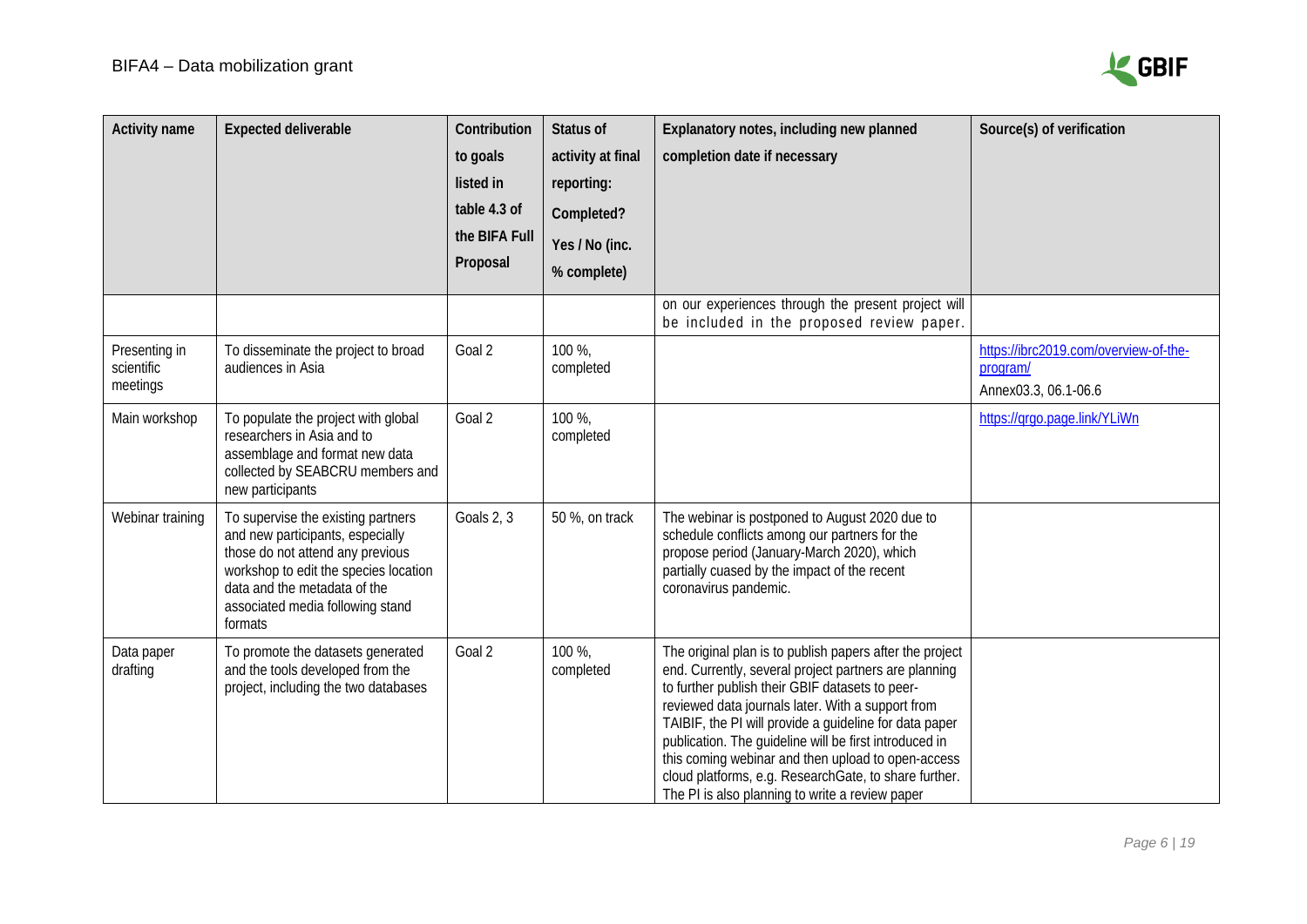

| <b>Activity name</b>                   | <b>Expected deliverable</b>                                                                                                                          | Contribution<br>to goals<br>listed in<br>table 4.3 of<br>the BIFA Full<br>Proposal | Status of<br>activity at final<br>reporting:<br>Completed?<br>Yes / No (inc.<br>% complete) | Explanatory notes, including new planned<br>completion date if necessary                                 | Source(s) of verification                                               |
|----------------------------------------|------------------------------------------------------------------------------------------------------------------------------------------------------|------------------------------------------------------------------------------------|---------------------------------------------------------------------------------------------|----------------------------------------------------------------------------------------------------------|-------------------------------------------------------------------------|
|                                        |                                                                                                                                                      |                                                                                    |                                                                                             | focusing based on the acoustic and species<br>occurrence data for a submission to the Mammal<br>Reviews. |                                                                         |
| Publishing<br>developed tools          | To have broader and longer-term<br>impacts of this project by sharing on<br>the tools developed open science<br>platforms                            | Goals 2, 3<br>(indirect)                                                           | 100%, on track                                                                              |                                                                                                          | https://github.com/dsquire/guanoctl                                     |
| Data publishing<br>to GBIF<br>database | To fill taxa and geographic gaps of<br>bat biodiversity in the database and<br>allow global users to access the new<br>datasets though GBIF platform | Goal 3                                                                             | 90 %, on track                                                                              | 21 datasets are published to GBIF by 2020 June 24.                                                       | https://www.gbif.org/publisher/768e0109-<br>68c6-4611-b8be-df2ae01aa470 |

### **Deliverables**

This section should summarize the project deliverables as outlined in the BIFA Full Proposal (section 4,5), at the time of final reporting. Please highlight any changes from the original plans.

If no result has been achieved on a specific point, or in the event of unexpected delay(s), please provide detailed explanatory notes and indicate new planned completion date(s).

*Please include any additional deliverables completed during the implementation of the project, that were not originally outlined in the BIFA Full Proposal.*

<span id="page-6-0"></span>*Add rows as required.*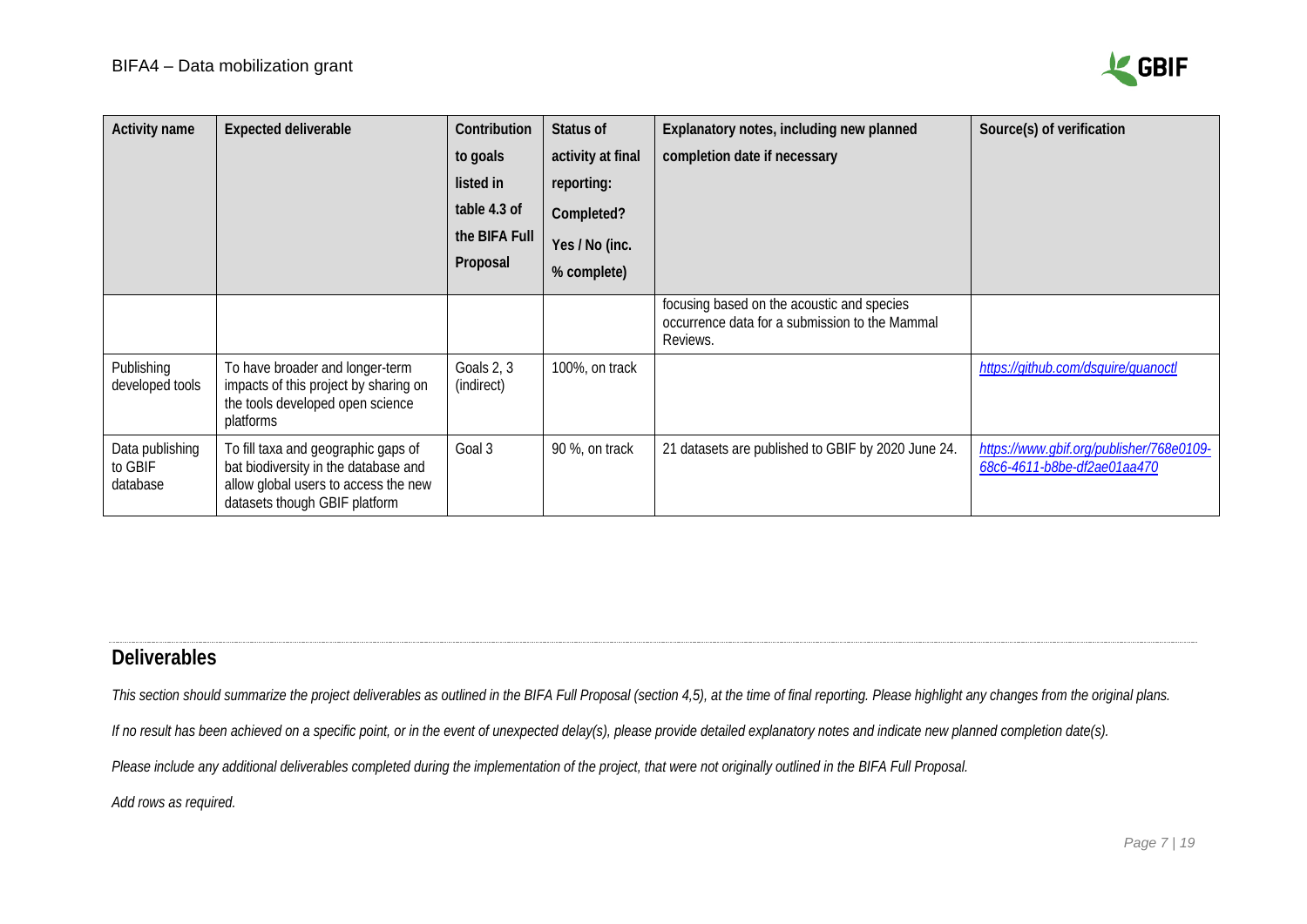<span id="page-7-0"></span>

#### **a. Data**

*Details of datasets published and/or pending publication as an outcome of the project. The table below should be completed in the same way as in the BIFA Full Proposal but should include information and updates on the status of each dataset. Please provide links in sources of verification.*

*If the dataset is not yet published, please indicate this as "not published" and provide a detailed explanation, % of digitization and expected date of publication.* 

*Add rows as required.*

 $\ddot{\phantom{a}}$ 

| Title of dataset (title in proposal)                                                                   | Data type<br>(checklist/oc<br>currences/sa<br>mpling<br>event) $1$ | Estimated<br>number of<br>records<br>(specimens) | Status of dataset:<br>Published / not published<br>and % of digitization and<br>expected date of<br>publication | Data holding<br>institution agreed<br>to publish its data<br>via GBIF.org<br>(Yes/No) | <b>Explanatory notes</b> | Source(s) of verification:<br><b>DOI or URL</b> |
|--------------------------------------------------------------------------------------------------------|--------------------------------------------------------------------|--------------------------------------------------|-----------------------------------------------------------------------------------------------------------------|---------------------------------------------------------------------------------------|--------------------------|-------------------------------------------------|
| Bats of Kim Hy Natural Reserve,<br>Vietnam (Bat diversity in a karst<br>landscape in Northern Vietnam) | Occurrences                                                        | 200 (matched)                                    | Published in 2020 June                                                                                          | Yes                                                                                   |                          | DOI: 10.15468/d5xmst                            |
| Bats of Phnom Kulen National<br>Park, Cambodia (Bat diversity in<br>Cambodia)                          | Occurrences                                                        | 100 (matched)                                    | Published in 2020 June                                                                                          | Yes                                                                                   |                          | DOI: 10.15468/es6q4e                            |
| USM-BB17 (Bat Diversity in<br>Penang, Malaysia)                                                        | Occurrences                                                        | 100 (matched)                                    | Published in 2020 June                                                                                          | Yes                                                                                   |                          | DOI: 10.15468/jnp2ch                            |
| Insectivorous Bats of Gunung Mulu<br>National Park, Malaysia (Bat<br>Diversity in Gunung Mulu National | Occurrences                                                        | 200 (the actual<br>number: $650$ )               | Published in 2020 June                                                                                          | Yes                                                                                   |                          | DOI: 10.15468/3g2vbv                            |

<sup>1</sup> Dataset classes:<http://www.gbif.org/publishing-data/summary#datasetclasses>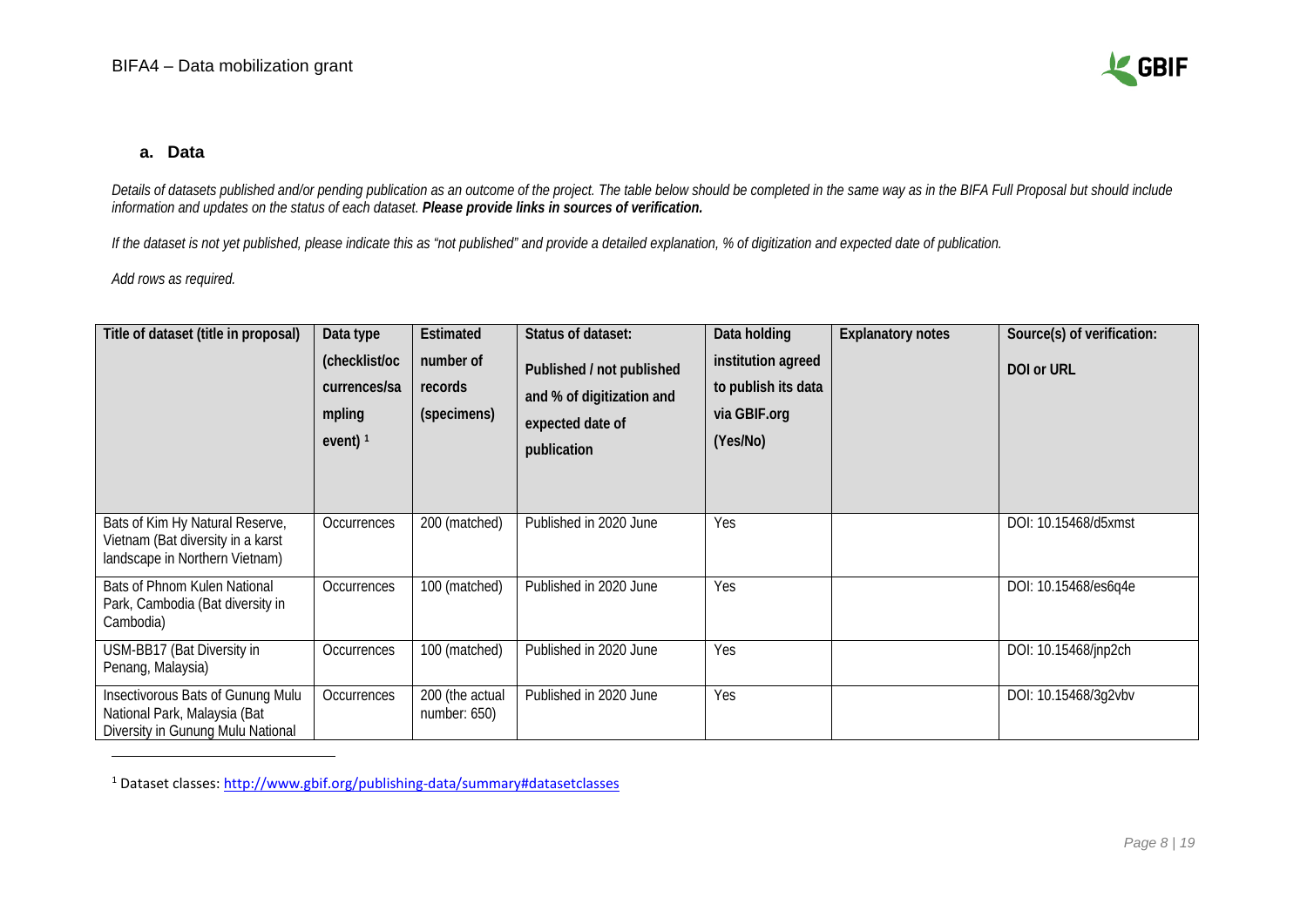

| Title of dataset (title in proposal)                                                                       | Data type<br>(checklist/oc<br>currences/sa<br>mpling<br>event) $1$ | Estimated<br>number of<br>records<br>(specimens) | Status of dataset:<br>Published / not published<br>and % of digitization and<br>expected date of<br>publication | Data holding<br>institution agreed<br>to publish its data<br>via GBIF.org<br>(Yes/No) | <b>Explanatory notes</b> | Source(s) of verification:<br>DOI or URL |
|------------------------------------------------------------------------------------------------------------|--------------------------------------------------------------------|--------------------------------------------------|-----------------------------------------------------------------------------------------------------------------|---------------------------------------------------------------------------------------|--------------------------|------------------------------------------|
| Park, Sarawak, Malaysia)                                                                                   |                                                                    |                                                  |                                                                                                                 |                                                                                       |                          |                                          |
| Bats from Yunlin, Taiwan<br>(Reference calls (full spectrum) for<br>Taiwanese bats)                        | Occurrences                                                        | 100 (matched)                                    | Published in 2020 June                                                                                          | Yes                                                                                   |                          | DOI: 10.15468/2yr925                     |
| Bats of Central Mountain Range,<br>Taiwan (Central Taiwanese bats)                                         | Occurrences                                                        | 100 (the actual<br>number: 101)                  | Published in 2020 June                                                                                          | Yes                                                                                   |                          | DOI: 10.15468/db3a6d                     |
| Bats of southern Vietnam (Bat<br>diversity in the northern and<br>Southern Vietnam)                        | Occurrences                                                        | 50 (the actual<br>number: 148)                   | Published in 2020 June                                                                                          | Yes                                                                                   |                          | DOI: 10.15468/cj6bn3                     |
| Bats of northern Vietnam (Bat<br>diversity in the northern and<br>Southern Vietnam)                        | Occurrences                                                        | 50 (the actual<br>number: 64)                    | Published in 2020 June                                                                                          | Yes                                                                                   |                          | DOI: 10.15468/gk4vzy                     |
| Bats of Sarawak, Malaysia Borneo<br>(Bat diversity in protected areas of<br>Borneo Malaysia)               | Occurrences                                                        | 300 (matched)                                    | Published in 2020 June                                                                                          | Yes                                                                                   |                          | DOI: 10.15468/kxgrav                     |
| Reference call of insectivorous bats<br>in Taiwan (Reference calls (zero-<br>crossing) for Taiwanese bats) | Occurrences                                                        | 100 (matched)                                    | Published in 2020 June                                                                                          | Yes                                                                                   |                          | DOI: 10.15468/gpnb4g                     |
| Hungarian Natural History Museum<br>Asian Bat Call Database (Asian Bat<br>Call Database)                   | Occurrences                                                        | 500 (the actual<br>number: 594)                  | Published in 2020 June                                                                                          | Yes                                                                                   |                          | DOI: 10.15468/zkfx5b                     |
| Vietnamese insectivorous bat<br>(IEBR bat call library)                                                    | Occurrences                                                        | 200 (matched)                                    | Published in 2020 June                                                                                          | Yes                                                                                   |                          | DOI: 10.15468/9cuk2h                     |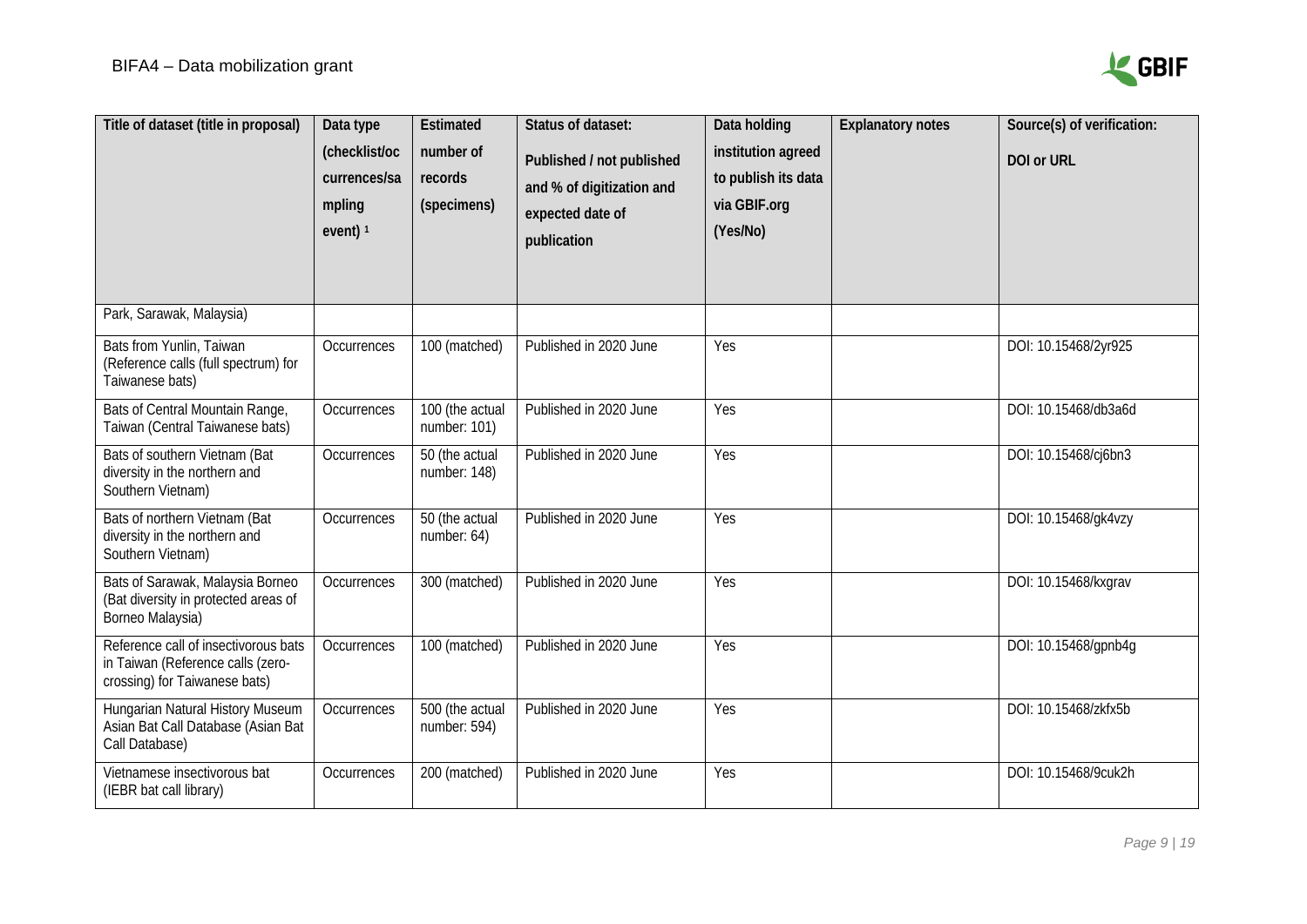

| Title of dataset (title in proposal)                                                                                              | Data type<br>(checklist/oc<br>currences/sa<br>mpling<br>event) $1$ | Estimated<br>number of<br>records<br>(specimens) | Status of dataset:<br>Published / not published<br>and % of digitization and<br>expected date of<br>publication | Data holding<br>institution agreed<br>to publish its data<br>via GBIF.org<br>(Yes/No) | <b>Explanatory notes</b>                                                                       | Source(s) of verification:<br>DOI or URL |
|-----------------------------------------------------------------------------------------------------------------------------------|--------------------------------------------------------------------|--------------------------------------------------|-----------------------------------------------------------------------------------------------------------------|---------------------------------------------------------------------------------------|------------------------------------------------------------------------------------------------|------------------------------------------|
| Bat diversity in Taiwan                                                                                                           | Occurrences                                                        | 50 (the actual<br>number: 53)                    | Published in 2020 June                                                                                          | Yes                                                                                   |                                                                                                | DOI: 10.15468/5esr6a                     |
| <b>Bats of Bukit Barisan Selatan</b><br>Landscape, southwestern Sumatra,<br>Indonesia (Bat diversity in SW<br>Sumatra, Indonesia) | Occurrences                                                        | 125 (the actual<br>number: 1,776)                | Published in 2020 June                                                                                          | Yes                                                                                   |                                                                                                | DOI: 10.15468/emgg92                     |
| Vietnamese bat collection in the<br>National Museum of Zoology (NZM<br>bat call library)                                          | Occurrences                                                        | 200 (the actual<br>number: 209)                  | Published in 2020 June                                                                                          | Yes                                                                                   |                                                                                                | DOI: 10.15468/7m7knx                     |
| MZB Indonesian bat call library                                                                                                   | Occurrences                                                        | 150 (the actual<br>number: $110$ )               | Published in 2020 June                                                                                          | Yes                                                                                   |                                                                                                | DOI: 10.15468/vytnyb                     |
| Insectivorous bats of Langkawi,<br>Malaysia (Malaysia bat call library)                                                           | Occurrences                                                        | 200 (the actual<br>number: 187)                  | Published in 2020 June                                                                                          | Yes                                                                                   |                                                                                                | DOI: 10.15468/bxrstj                     |
| SEABCRU bat call collection                                                                                                       | Occurrences<br>& sampling<br>event                                 | 200                                              | 25% digitized, expected date<br>of publication in 2020<br>September                                             | Yes                                                                                   | Part of the data digitalized<br>but in separated files and<br>not in the standard format       | N/A                                      |
| Bat diversity in Singapore                                                                                                        | Occurrences                                                        | 100                                              | 30% digitized, expected date<br>of publication in 2020 July                                                     | Yes                                                                                   | Part of the data is<br>digitalized but in<br>separated files and not in<br>the standard format | N/A                                      |
| PMCSNHM bat call library                                                                                                          | Occurrences                                                        | 100                                              | 70% digitized, expected date<br>of publication in 2020 July                                                     | Yes                                                                                   | Part of the data is<br>digitalized but in<br>separated files and not in                        | N/A                                      |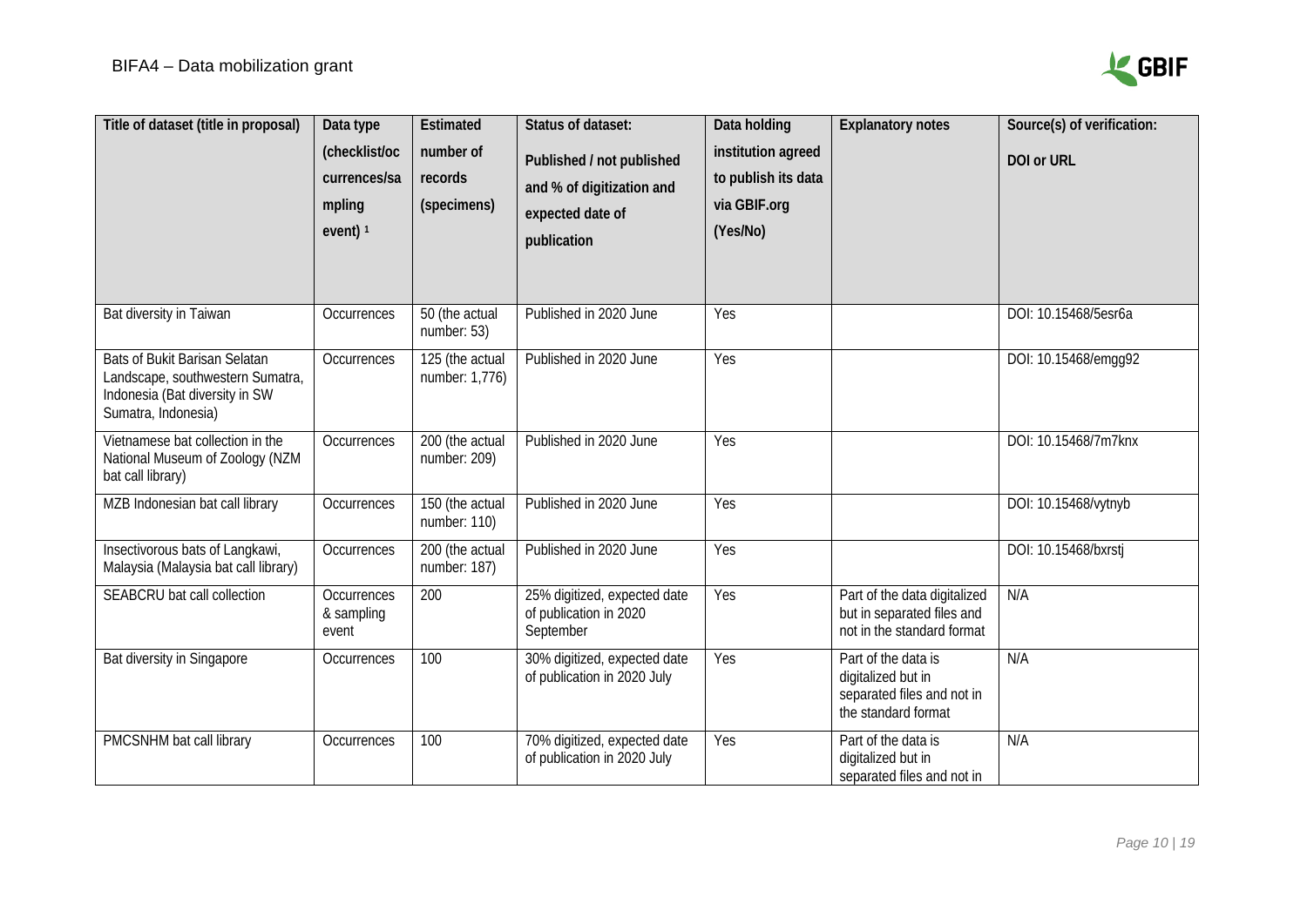

| Title of dataset (title in proposal)                                                         | Data type<br>(checklist/oc<br>currences/sa<br>mpling<br>event) $1$ | Estimated<br>number of<br>records<br>(specimens) | Status of dataset:<br>Published / not published<br>and % of digitization and<br>expected date of<br>publication | Data holding<br>institution agreed<br>to publish its data<br>via GBIF.org<br>(Yes/No) | <b>Explanatory notes</b> | Source(s) of verification:<br>DOI or URL |
|----------------------------------------------------------------------------------------------|--------------------------------------------------------------------|--------------------------------------------------|-----------------------------------------------------------------------------------------------------------------|---------------------------------------------------------------------------------------|--------------------------|------------------------------------------|
|                                                                                              |                                                                    |                                                  |                                                                                                                 |                                                                                       | the standard format      |                                          |
| Data not listed in the proposal (by workshop participants and invited partners, 4 data sets) |                                                                    |                                                  |                                                                                                                 |                                                                                       |                          |                                          |
| Bats of Penang Island, Malaysia                                                              | Occurrences                                                        | 94                                               | Published in 2020 June                                                                                          | Yes                                                                                   |                          | DOI: 10.15468/tn7zxw                     |
| Echolocating bats of West Java,<br>Indonesia                                                 | Occurrences                                                        | 100                                              | Published in 2020 June                                                                                          | Yes                                                                                   |                          | DOI: 10.15468/fq4m2n                     |
| <b>Bats of Northern Peninsular</b><br>Malaysia                                               | Occurrences                                                        | 259                                              | Published in 2020 June                                                                                          | Yes                                                                                   |                          | DOI: 10.15468/4dtajy                     |
| Bats in the mountain areas of<br>Taiwan                                                      | Occurrences                                                        | 1,518                                            | Published in 2020 June                                                                                          | Yes                                                                                   |                          | DOI: 10.15468/3g2vbv                     |
| Insectivorous bats of Bako National<br>Park and Wind Cave Natural<br>Reserve, Malaysia       | Occurrences                                                        | 134                                              | Published in 2020 June                                                                                          | Yes                                                                                   |                          | DOI: 10.15468/wns3f2                     |

### **b. Other deliverables**

Describe other deliverables (e.g. publication of [data papers,](https://www.gbif.org/data-papers) analysis, reports etc.) produced by the project. In the event of unexpected delay(s), please provide detailed explanatory notes and *indicate if the deliverable(s) are to be produced post-project, and if so, indicate expected completion date(s).* 

*Please provide links in the sources of verification. Attachments should be provided in the Annex.*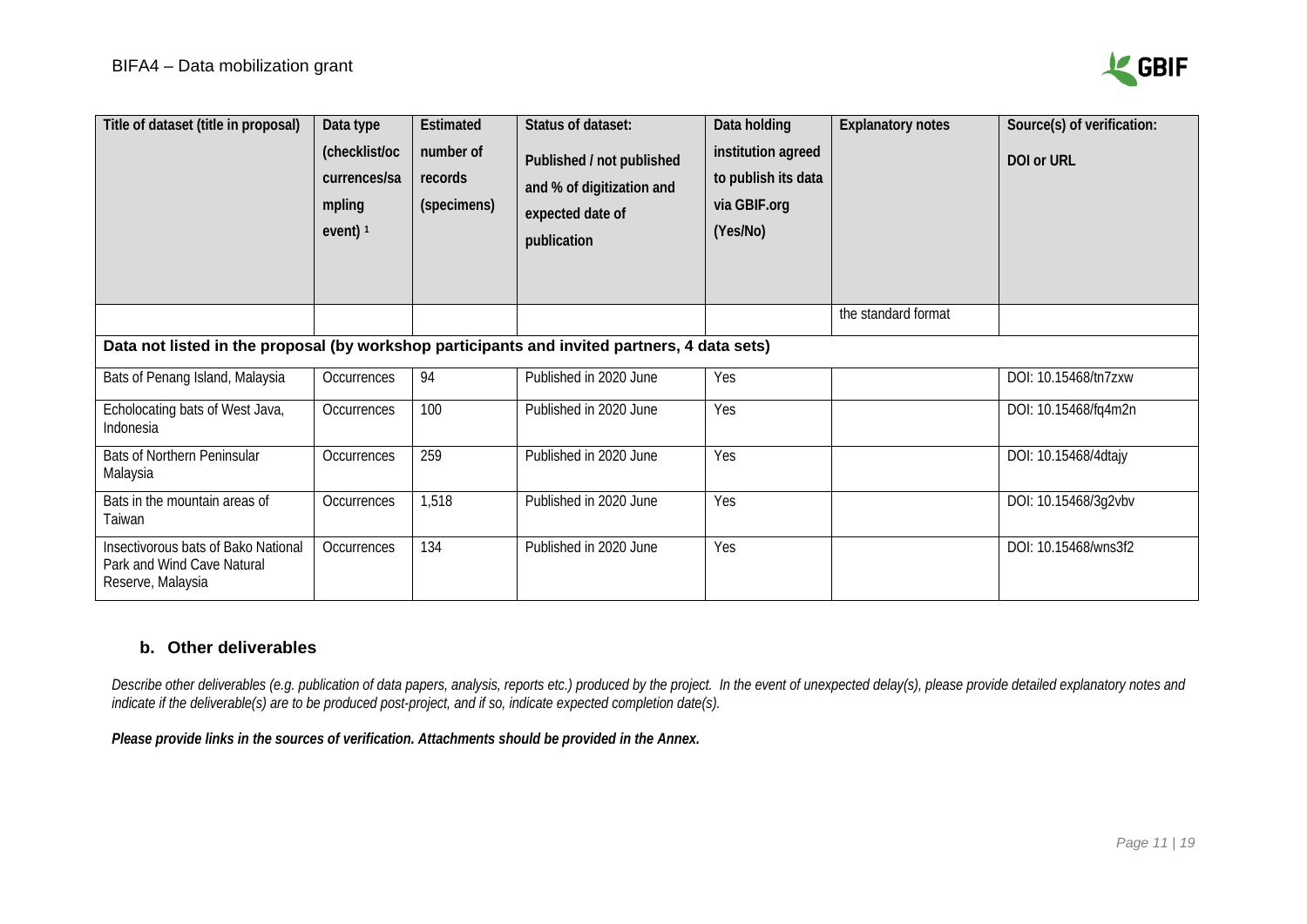

| Name and type of                | Status of deliverable:       | <b>Explanatory notes</b>                               | Source(s) of verification                     |
|---------------------------------|------------------------------|--------------------------------------------------------|-----------------------------------------------|
| deliverable                     | Completed?                   |                                                        |                                               |
|                                 | Yes / No (inc. % complete)   |                                                        |                                               |
| <b>Drafting Acoustic survey</b> | Not completed, 33% completed | Expected to be completed by early 2021 (the 1st draft) |                                               |
| handbook                        |                              |                                                        |                                               |
| Drafting data papers            | Not completed, 33% completed | Expected to be completed by December 2020              |                                               |
| Presenting the project at       | 100%, completed              | Introduced the project to participants at the 18th     | https://ibrc2019.com/overview-of-the-program/ |
| scientific meetings             |                              | International Bat Research Conference in Phuket,       | Annex03.3, 06.1-06.6                          |
|                                 |                              | Thailand, on July 28th, 2019 and the IBRC post-        |                                               |
|                                 |                              | conference workshop in Hat Yai, Thailand, on August    |                                               |
|                                 |                              | 2nd-6th, 2019.                                         |                                               |
| Publishing new tools            | 100%, completed              | V 1.1 released                                         | https://github.com/dsquire/guanoctl           |

# **Events organized as part of the project**

*Please indicate the status of the events as outlined in the BIFA Full Proposal (section 4.6), at the time of final reporting.* 

*The table below should be completed in the same way as in the BIFA Full Proposal, but should include information and updates on the status of each event. Please provide links to any documents or web pages documenting the event(s) in the sources of verification. Attachments should be provided in the Annex.*

*In the event of unexpected delay(s), please provide detailed explanatory notes and indicate new planned completion date(s).*

*Please include any additional events organized as part of the project that were not originally outlined in the BIFA Full Proposal.*

<span id="page-11-0"></span>*Add rows as required.*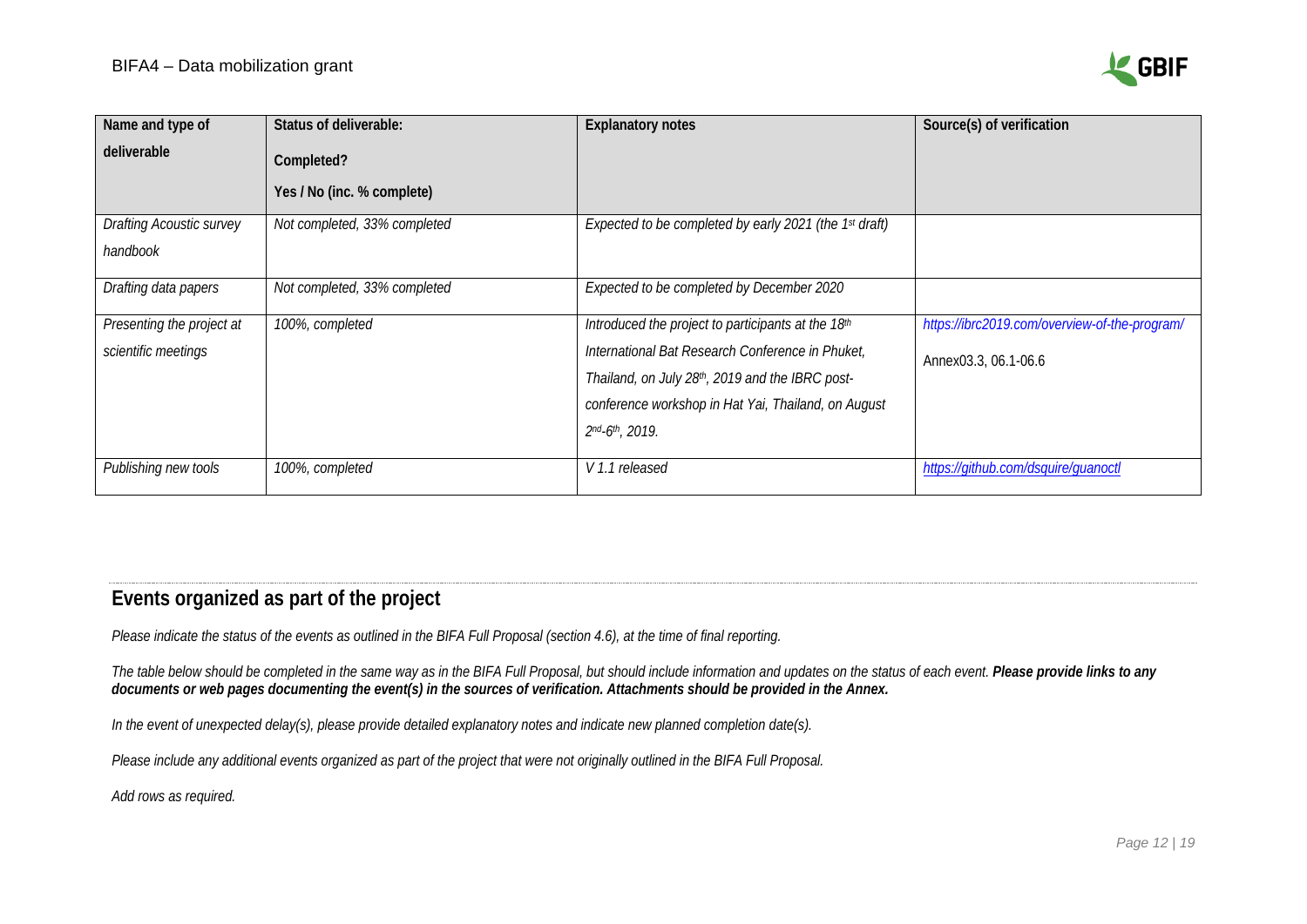

| <b>Event title</b>               | Organizing institution                                                                                                                     | Date held /<br>expected<br>dates                          | Number of<br>participants | <b>Explanatory notes</b>                                                                                                                                                                                                                                                                                                                                                                                                                                                                                                                                                                                                                                                                                                         | Source(s) of verification                                                                                                                      |
|----------------------------------|--------------------------------------------------------------------------------------------------------------------------------------------|-----------------------------------------------------------|---------------------------|----------------------------------------------------------------------------------------------------------------------------------------------------------------------------------------------------------------------------------------------------------------------------------------------------------------------------------------------------------------------------------------------------------------------------------------------------------------------------------------------------------------------------------------------------------------------------------------------------------------------------------------------------------------------------------------------------------------------------------|------------------------------------------------------------------------------------------------------------------------------------------------|
| Data quality<br>control workshop | Southeast Asian Bat<br>Conservation and<br>Research Unit                                                                                   | 28 July 2019                                              | 17                        | Completed                                                                                                                                                                                                                                                                                                                                                                                                                                                                                                                                                                                                                                                                                                                        | Annex03.1-03.4                                                                                                                                 |
| Main workshop<br>for populating  | Southeast Asian Bat<br>Conservation and<br>Research Unit,<br>Hungarian Natural<br>History Museum, and<br>University Kebangsaan<br>Malaysia | November<br>$30th$ -<br>December<br>1st, 2019 (2<br>days) | Up to 40                  | The workshop was originally planned for 3 days. However, we changed the<br>duration to 2 days due to the following reasons:<br>The difficulty to find a 3-day slot for the majoirity of the project partners<br>in the proposed timeframe.<br>A reduction of the budget due to the decreasing exchange rate between<br>Malaysia Ringgit and Euro dollor.<br>To mitigate the loss of time, we had made a standard datasheet with instruction<br>(Annex04) and sent it to the project partners. We expected the partners to finish<br>the data entry prior to the workshop and then check the data with facilitators<br>during the workshop. They will also serve as trainers to help other participants to<br>work on their data. | https://www.facebook.co<br>m/photo.php?fbid=29458<br>10752100490&set=gm.3<br>113461525362149&type<br>$=3$ &theater&ifg=1<br>Annex04, 07.1-07.2 |
| Webinar training                 | Southeast Asian Bat<br>Conservation and<br>Research Unit,<br>Hungarian Natural<br>History Museum,<br><b>TAIRIF</b>                         | August,<br>2020                                           | Up to 100                 | A tentaive date and agenda will be discussed and planned in a meeting after the<br>main workshop                                                                                                                                                                                                                                                                                                                                                                                                                                                                                                                                                                                                                                 | Annex <sub>07.2</sub>                                                                                                                          |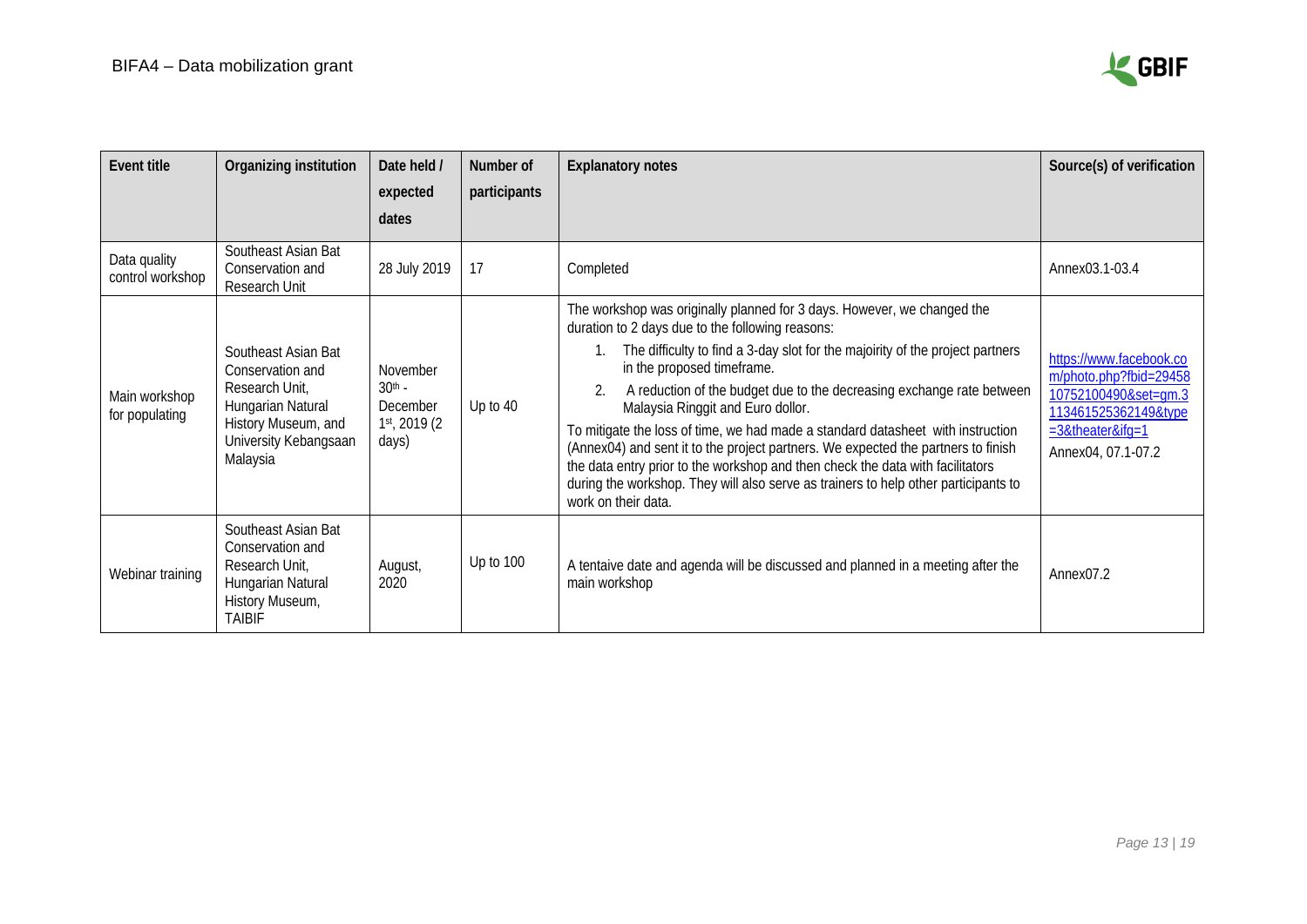

# **Calendar of activities**

*The calendar should be completed in the same way as in the BIFA Full Proposal (section 4.7) but should also clearly indicate and include any changes (e.g. use of colour-coding to indicate expected changes and/or delays). Please provide explanations for any changes in the "Notes" column. Please provide general comments on the calendar of your activities in the 'General comments on project implementation' section.* 

<span id="page-13-0"></span>

| <b>Activity</b>                                                                                                                                                       | 2019 |   |         |          |   |   |    |   |   | 2020 |   | <b>Notes</b> |                                                                                                                                          |
|-----------------------------------------------------------------------------------------------------------------------------------------------------------------------|------|---|---------|----------|---|---|----|---|---|------|---|--------------|------------------------------------------------------------------------------------------------------------------------------------------|
|                                                                                                                                                                       | M    |   |         | A        | S | O | N. | D |   | F    | M | A            |                                                                                                                                          |
| Activity: Monthly programmer online meeting                                                                                                                           | X    | X | X       | X        | X | X | X  | X | X | X    | X | X            |                                                                                                                                          |
| Activity: Developing web portal for bridging SEBACRU database and ABCD                                                                                                | X    | X | X       | $\times$ | X | X | X  | X | X | X    | X | $\star$      | Will continue until 2020 December                                                                                                        |
| Activity: Bimonthly scientist online meeting                                                                                                                          | X    |   | Χ       |          | X |   | X  |   | X |      | X |              |                                                                                                                                          |
| Activity: Bimonthly online meeting between scientists and programmers                                                                                                 |      | X |         | X        |   | X |    | X |   | X    |   | X            |                                                                                                                                          |
| Mandatory attendance of a project team member to the BIFA Capacity<br>Enhancement Workshop (expenses for attending the workshop are covered by<br>the BIFA programme) |      |   | Χ       |          |   |   |    |   |   |      |   |              |                                                                                                                                          |
| Activity: Face-to-face follow-up meeting for leading researchers and partners                                                                                         |      |   | Χ       |          |   |   |    |   |   |      |   |              |                                                                                                                                          |
| Event: Data quality control workshop                                                                                                                                  |      |   | X       |          |   |   |    |   |   |      |   |              |                                                                                                                                          |
| Activity: Species data missing area coverage fieldwork                                                                                                                |      |   |         |          | X |   |    |   |   |      |   |              |                                                                                                                                          |
| Data preparation for publishing to GBIF database                                                                                                                      |      |   |         | X        | X | X | X  | X | Χ | X    | Χ | $\chi$       |                                                                                                                                          |
| Activity: Development of the acoustic survey manual                                                                                                                   |      |   |         | X        | X | X | X  | X | X | X    | X | X            |                                                                                                                                          |
| Activity: Presenting the project at an Asia-based international conference for biodiversity<br>science                                                                |      |   | $\star$ |          |   |   |    |   |   |      |   |              | Due to a schedule conflict, the PI represented<br>the project in different events instead of the<br>proposed 2019 ATBC-AP Annual meeting |
| Activity: Writing mid-term report                                                                                                                                     |      |   |         |          |   | X |    |   |   |      |   |              |                                                                                                                                          |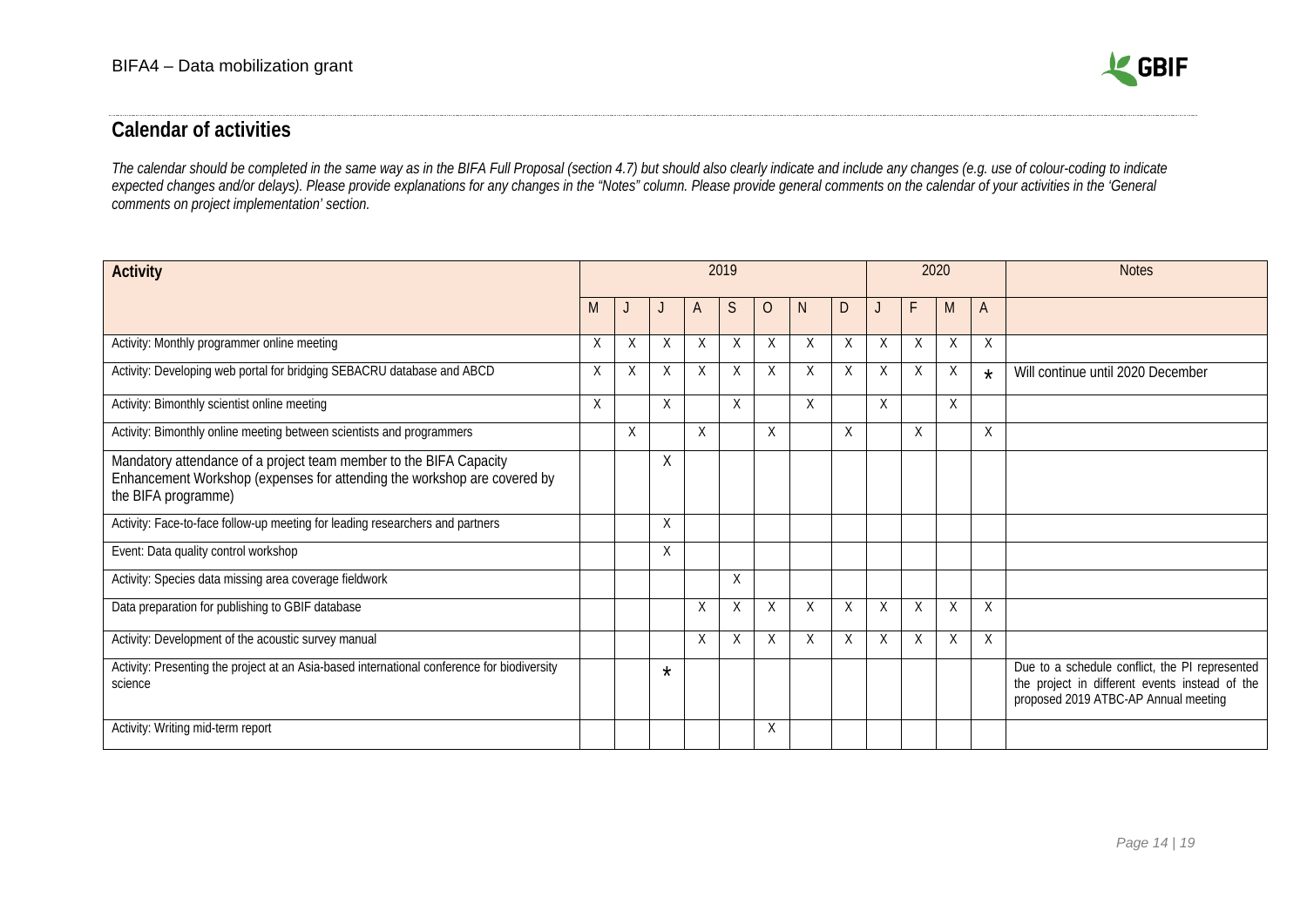

| <b>Activity</b>                                          | 2019 |  |  |   |   |         |    |         |          |         | 2020 |         | <b>Notes</b>                                                                                                                                                                                                                                                                                  |
|----------------------------------------------------------|------|--|--|---|---|---------|----|---------|----------|---------|------|---------|-----------------------------------------------------------------------------------------------------------------------------------------------------------------------------------------------------------------------------------------------------------------------------------------------|
|                                                          | M    |  |  | A | S | $\circ$ | N. | D       |          |         | M    | A       |                                                                                                                                                                                                                                                                                               |
| Deadline for mid-term report - 31 October 2019           |      |  |  |   |   | Χ       |    | $\star$ |          |         |      |         | In the proposal, we scheduled to collect cleaned                                                                                                                                                                                                                                              |
| Mandatory milestones attached to the mid-term report:    |      |  |  |   |   |         |    |         |          |         |      |         | and standaridzed data from the project partners<br>during the main workshop, which will be helded                                                                                                                                                                                             |
| Gain certification at BIFA Capacity Enhancement Workshop |      |  |  |   |   |         |    |         |          |         |      |         | on this Nov 30th-Dec 1st. The delay of data<br>publishing is expected and relevant for our                                                                                                                                                                                                    |
| At least one dataset has been published to GBIF.org      |      |  |  |   |   |         |    |         |          |         |      |         | project                                                                                                                                                                                                                                                                                       |
| Event: Main workshop                                     |      |  |  |   |   |         | Χ  |         |          |         |      |         |                                                                                                                                                                                                                                                                                               |
| Activity: Data paper drafting and submission             |      |  |  |   |   | Χ       | Χ  | X       | Χ        | Χ       | Χ    | $\star$ | In the proposal, we scheduled to finish the<br>manuscript preparation by 2020 March. The fail<br>to achive this target is primarily due to the<br>underestimate of working load the data cleaning<br>and publication. The current estimated date for<br>data paepr submission is August 2020. |
| Activity: Publishing new tools to open tool platforms    |      |  |  |   |   | $\star$ | X  | X       | Χ        | X       | X    |         | We finished and uploaded the beta version of<br>the developed tool, guanoctl, to Github earlier<br>than the schedule. New versions will be<br>updated after we have the feedbacks from<br>users in after main workshop                                                                        |
| $\star$<br>Event: Webinar training                       |      |  |  |   |   |         |    |         | X        |         |      | $\star$ | The Webinar will be helded on May 10th, 2020.<br>The delay is due to schedule conflict of the lead<br>sceinetists of the the project, which partially<br>cuased by the impact of the recnet global<br>coronavirus pandemic.                                                                   |
| Activity: Publishing new species data to GBIF.org        |      |  |  |   |   |         |    |         | $^\star$ | $\star$ | Χ    | $\star$ | We decided to start data publishing earlier due<br>to the high number of the dataset. The multiple<br>data sources could also complicate the data<br>cleaning process                                                                                                                         |
| Activity: Writing final report                           |      |  |  |   |   |         |    |         |          |         |      | X       |                                                                                                                                                                                                                                                                                               |
| Deadline for final reporting - 30 April 2020             |      |  |  |   |   |         |    |         |          |         |      | Χ       |                                                                                                                                                                                                                                                                                               |
| Mandatory milestones attached to the final report:       |      |  |  |   |   |         |    |         |          |         |      |         |                                                                                                                                                                                                                                                                                               |
| All deliverables have been produced                      |      |  |  |   |   |         |    |         |          |         |      |         |                                                                                                                                                                                                                                                                                               |
| Sustainability and next steps have been documented       |      |  |  |   |   |         |    |         |          |         |      |         |                                                                                                                                                                                                                                                                                               |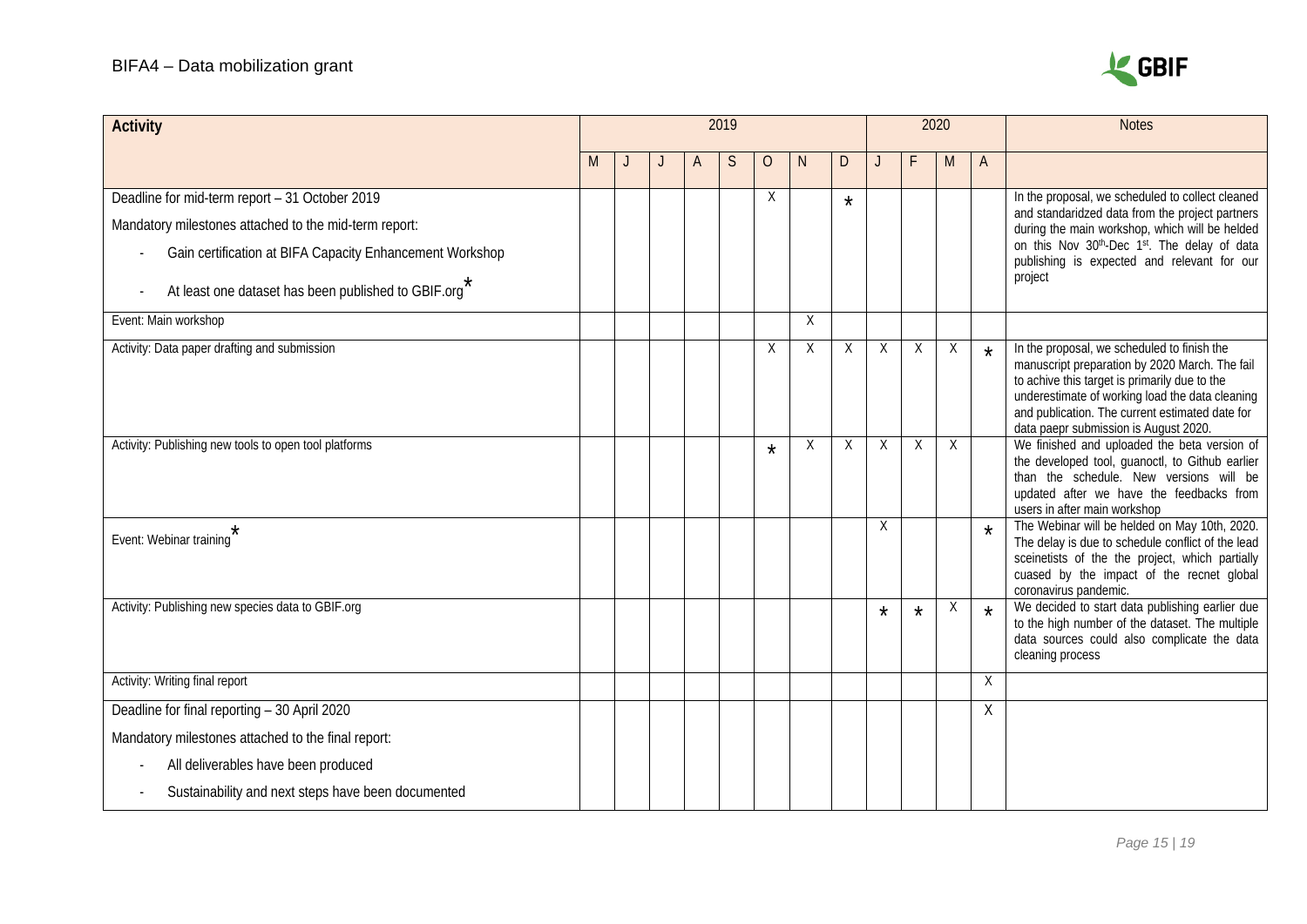

#### **a. General comments on project implementation**

*(Max. 200 words)*

Despite the intense working schedule, we have finished most proposed activities by the funding period. The team collected 22 datasets from 18 research teams, accounting ~7,100 species occurrence data which is nearly double to the amount we proposed (3,500-4,000 records). All data assembled were cleaned and published to GBIF. Two workshops were organized to train project partners and participants to familiar with data sharing policy, designed format, workflow, and the tools we developed. Three presentations at a scientific meeting and two workshops were given to advertise the project. The above activities were primarily finished following the proposed timeline. Such achievements cannot be done without the regular communications between the leading researchers, database managers, and project partners. However, the team is not able to finish all deliverables by the deadline. The fail to hit these targets is partially due to the excessive ambition of the proposal, which included too many activities. Noteworthy, the impacts of the recent coronavirus pandemic to the project partners' administration system and working schedule also make the progress tracking exceedingly difficult since 2020 January. Nevertheless, the team are planning to finish all deliverables after the project with a more practical schedule and internal supports.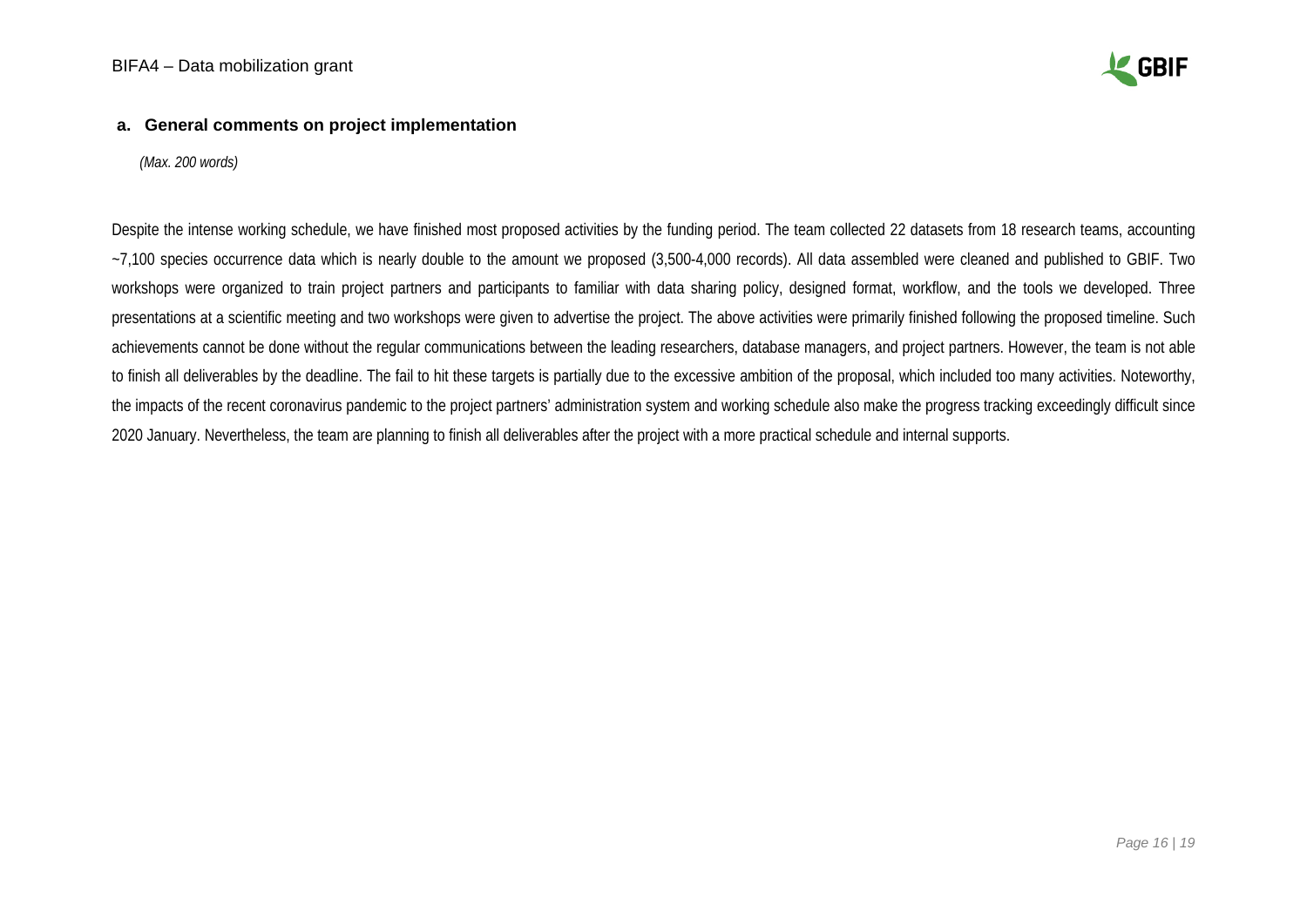

# <span id="page-16-0"></span>**Project communications and visibility**

*Describe the way the results of your project have been and will continue to be communicated and shared with the project stakeholders and broader GBIF community.* 

*Please also review the page describing your project available from<http://www.gbif.org/programme/bifa> and highlight any additional documents, events, news items or links that you would like to add to your page and provide links/attachments in the Annex.* 

*(Max. 300 words)*

We have advertise the project via SEBACRU's Facebook group, which currently has over 1,600 fans [\(www.facebook.com/groups/125833910791607\)](http://www.facebook.com/groups/125833910791607/?epa=SEARCH_BOX), Twitter [\(https://twitter.com/EcojoeHuang\)](https://twitter.com/EcojoeHuang/status/1144235370856366081/photo/1), and ResearchGate [\(https://www.researchgate.net/project/BIFA-Ecological-monitoring-data-mobilization-Implementation-of-acoustics](https://www.researchgate.net/project/BIFA-Ecological-monitoring-data-mobilization-Implementation-of-acoustics-to-fill-the-gaps-of-bat-biodiversity-information-for-Southeast-Asia)[to-fill-the-gaps-of-bat-biodiversity-information-for-Southeast-Asia\)](https://www.researchgate.net/project/BIFA-Ecological-monitoring-data-mobilization-Implementation-of-acoustics-to-fill-the-gaps-of-bat-biodiversity-information-for-Southeast-Asia). The leading researcher has presented this project at the 2019 annual SEABCRU meeting, the 18<sup>th</sup> International Bat Research Conference [\(https://ibrc2019.com/\)](https://ibrc2019.com/) and 2019 IBRC post-conference workshop [\(https://goo.gl/QwAc1t\)](https://goo.gl/QwAc1t?fbclid=IwAR3YsYThXLBkj0x3-S5e79teQ_cKxoGSoC1vu9xhfJBE66QISJLN1tNzcN8). We recently release gaunoctl, a new open tool that designed for metadata editing of acoustic recordings assembled though this project (https://github.com/dsquire/guanoctl). Further results and outputs of the project, e.g. a standard form of the recording metadata and data sharing policy, and publications, will be also shared and advertised later. The principle investigator has constantly communicated and shared the project progress and materials with project stakeholders via emails and various social media platforms. Moreover, many our project partners, SEABCRU members, and our associates are serving in institutes and organizations that have been involving in establishing biodiversity information carrying capacity in Asia and over the world. For example, eight project partners are based at the leading institutes of national/regional collections of mammals or/and several other taxa (birds, reptiles, amphibians, fish and insects) in Indonesia, Thailand, Malaysia, and Vietnam; Hungarian Natural History Museum has been working on biodiversity research across Asia; Several SEABCRU steering committee are serving in local and international NGOs, e.g. IUCN SSC Bat Specialist Group [\(https://www.iucnbsg.org/\)](https://www.iucnbsg.org/) and Global Union of Bat Diversity Networks (https://www.facebook.com/groups/227466605160735/). Therefore, our project would not only enhance biodiversity data mobilization for Southeast Asian bats but could also expand its influences on broad spatial extent and more diverse taxa and audiences via our network. At last, we will host the proposed training webinar in this August and seek opportunities to present the project in GBIF's annual meeting and other international events. The team is confident that our multi-dimensional strategy in populating the project is solid and will be effective.

### <span id="page-16-1"></span>**Monitoring, evaluation and lessons learned**

*Please indicate the results of the monitoring and evaluation plans, as outlined in your BIFA Full Proposal (section 4.9), at the time of final reporting.* 

*Ideally this section should also include the following:*

- *An evaluation of the project activities and their outputs/deliverables*
- *An assessment of the overall outcomes, impacts of the project and how it contributes to the overall objective of the BIFA programme*
- *Comments on the project implementation and completion, and its efficiency and effectiveness, strength and weaknesses etc.*
- *Any feedback on the project's relevance from the partners and stakeholders*
- *Indications and reasons for any changes which have been made to the project's original plans, and actions to follow-up*
- *Areas of success to build on, after the project's implementation period and best practices that could be useful for the community*
- *Main lessons from the project experience that could be applied in other contexts*
- *Conclusions from your experience during the implementation of the project and recommentations for the GBIF Secretariat or the community to reinforce the success of the project*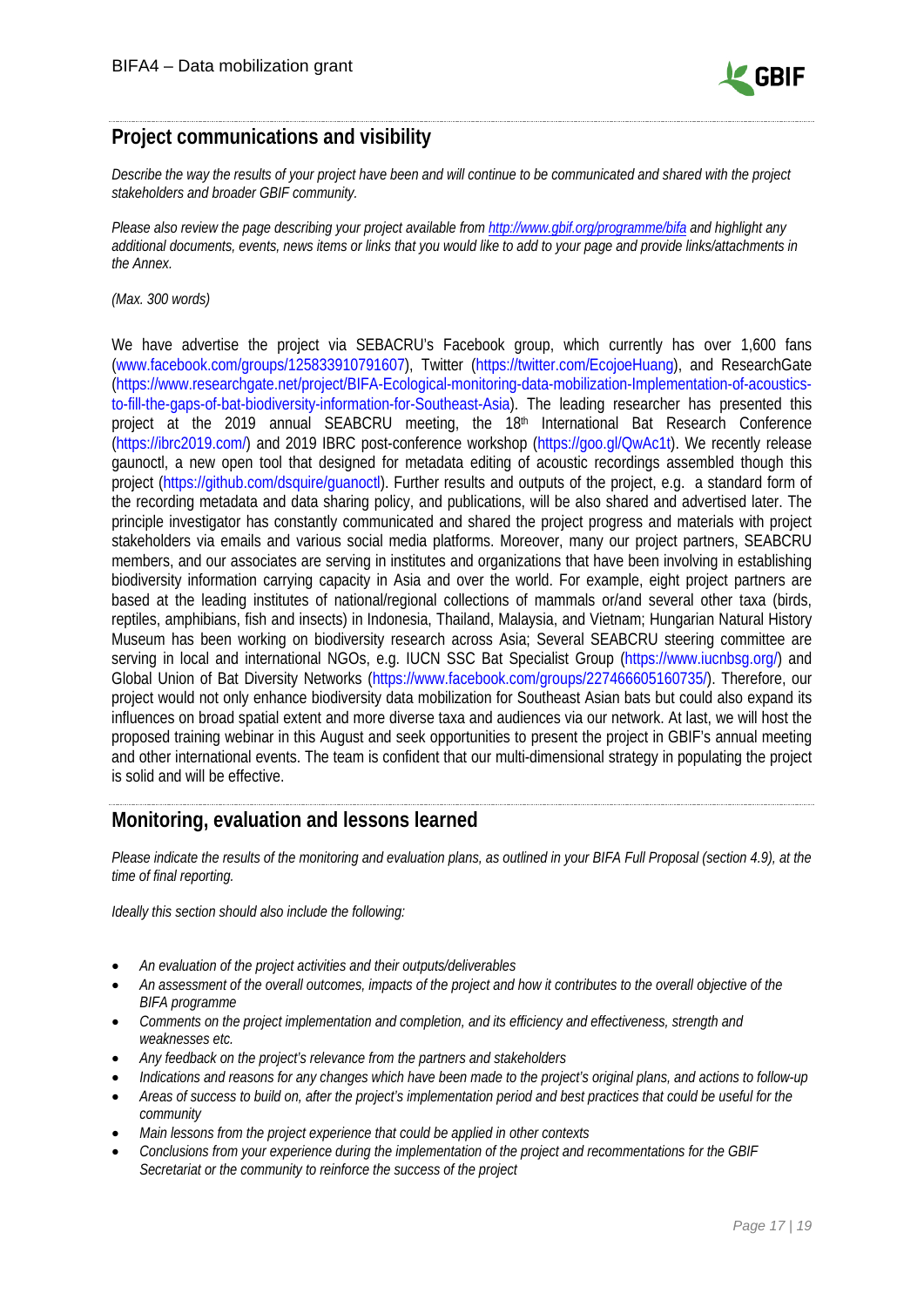

#### *(Max. 400 words)*

The team has achieved most advertising and training activities, including 3 presentations, 2 workshops and advertisements via social medias. The outputs include over 100 participants and audiences from over 20 countries to the events and approximate 350 reads of the advertisements. We also developed a standard protocol for mobilizing species location data embedded in associated sound recordings from research institutes and museums in SE Asia and nearby Asian countries through two databases to GBIF. The protocol includes data cleaning and formatting, georeferenced and taxonomy checking, and translation of the data to DwC with appropriated licenses before publishing to GBIF. We also developed an open tool for extracting species location data from reference call recordings associated with field observations and specimens. The deliverables include 7,097 occurrence data of 179 bat species (98% of the data are to species level) from 5 Asian countries collected by 18 research teams from 2002 to 2020. Our data represent a significant contribution to open bat diversity information comparing to the existing data in GBIF collected from the same countries and period (3,690 records, c. 70% to species level, Doi: [10.15468/dl.uvzpj4\)](https://doi.org/10.15468/dl.uvzpj4). Our success is primarily attributed to the adequate communication and trust among project partners based on the strong affiliation between team members, which built up through the long-term collaborations under the SEABCRU-HNHM network and efforts of all partners. Dissatisfiedly, we are not able to finish all proposed activities likely due to the over-ambitious proposal and the difficulties of coordinating activities for a group with such diverse members from different countries. The recent emerging coronavirus pandemic also slow down our progress since 2020 January, especially most our partners are leading bat experts in the region who have been demanded to involve in national and global bat-pathogen associated assessments. The team is planning to finalize all unachieved activities with internal supports. Noteworthy, instead of focusing on specimen collection at single institute as in previous BIFA projects, we assembled evidence-based observations from multiple organizations across countries via a regional network. We successfully demonstrate the possibility to establish transboundary carry capacity for open biodiversity science in Asia via international NGOs who deepening regional biodiversity works. We also see immediate potential to expand our model to board areas in Asia as many our members, project partners, and workshop participants from Southeast and South Asia have proposed to SEABCRU to host similar training events for acoustic-based biodiversity data mobilization in their countries.

### <span id="page-17-0"></span>**Sustainability plans**

*Please provide a description of how the partners involved will build on the results of this project in their future work. This could include future collaborative activities, such as plans to complete any unfinished project activities and how the future impact of the project could be monitored and/or measured.*

*(Max. 200 words).*

After the project, the team will continue to promote open science, to collect existing data via our network and new data with the support from Hungary until December 2020. SEABCRU and HNHM will also seek opportunities to obtain funding and resources to further promote the data mobilization, to manage the systems sustainably and to publish the acoustic handbook. Several project partners and project workshop participants are developing proposals on acoustic monitoring, call classifier development, species inventory surveys, and taxonomy research for Southeast Asian bats, particularly on taxa and geographic gaps identified by our results. The species location data and audio recordings from this project could provide baselines to design evidence-based action plans and reciprocally contribute new biodiversity information to our databases and GBIF. The SEBACRU-HNHM alliance can serve as a hub further delivering the concept of data mobilization to a larger geographic extent than Southeast Asia. Many of the former trainees of our previous workshops and projects have expand their research to other Asian regions and continuously contribute to the network. Their participation is expected to benefit the